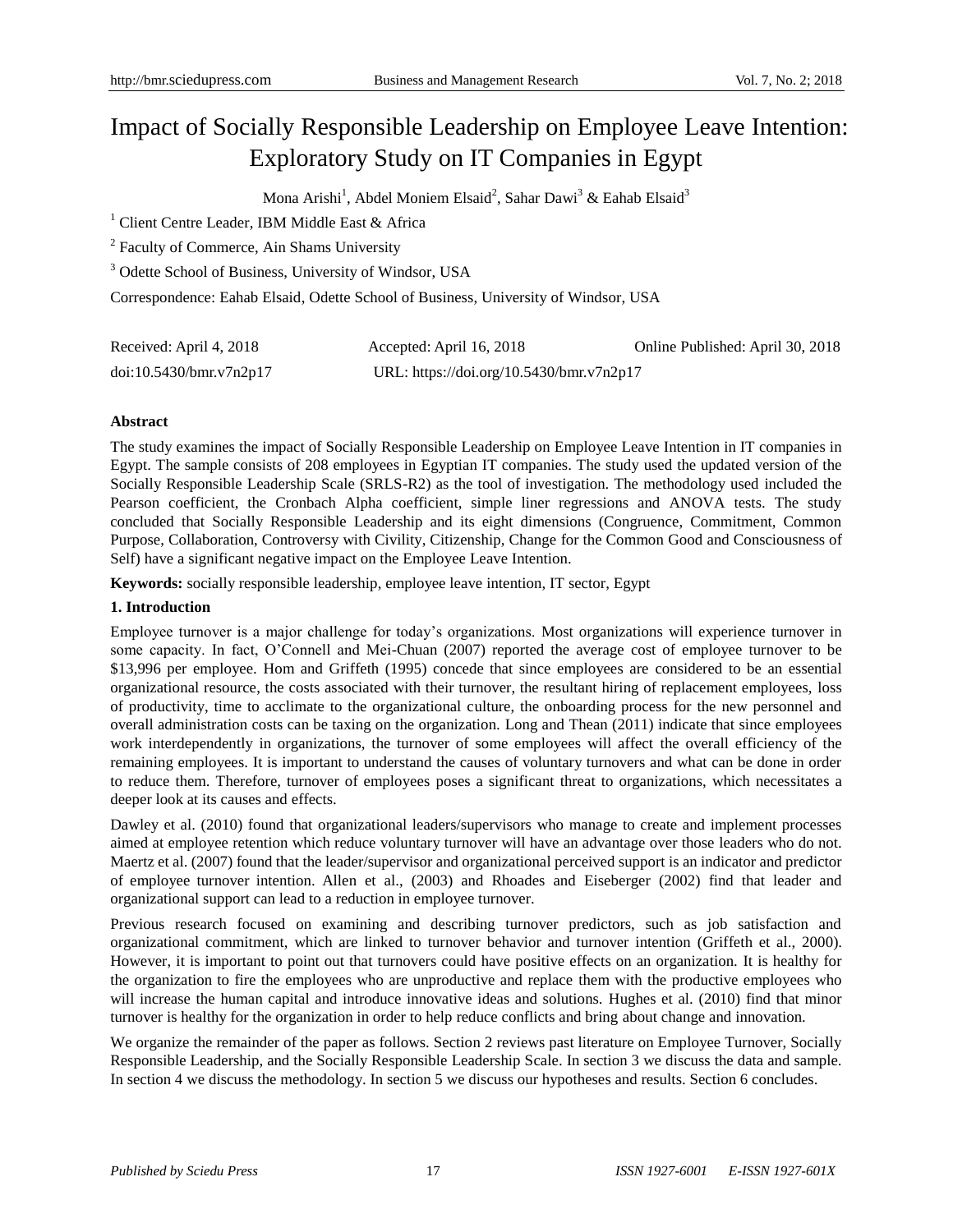# **2. Literature Review**

# *2.1 Employee Turnover*

Bluedorn (1978) defines voluntary turnover as "*the process by which an employee willingly and voluntarily terminates membership of the organization.*" Dissatisfaction with the work environment influences employee turnover, which reduces contributions to the job, and ultimately impacts employee decisions to leave (AlBattat and Som, 2013). While employees leave their positions for numerous reasons, leave intention is a topic that has been studied from many perspectives in organizational literature. It is therefore necessary to identify the antecedents of turnover behavior in hopes of understanding and controlling it (Vandenberg and Nelson, 1999). Turnover intention, defined by Tett and Meyer (1993) as a "*conscious and deliberate willingness to leave the organization*", is commonly regarded as the most significant predictor of actual turnover.

Turnover intention can be affected by several factors, such as job stress, organizational commitment, job satisfaction and support from a direct supervisor (Siong et al., 2006). Leadership appears to have a major impact on voluntary turnover. In fact, leadership has been one of the most recognized causes of turnover (Abbasi and Hollman, 2000; Griffith, 2003; Kleinman, 2004; Mobley, 1982; Price, 2001). The concept that leadership is somehow related to employee turnover has been examined by several studies that investigated the relationship of employees' perceptions of their leaders and the employees' turnover intention. One of those studies is Abbasi and Hollman (2000) who find that a leader's functional background and previous experience can have an effect on employee leave intention, forming an inverse relationship between the employees' perceptions of leaders and turnover intention (Hsu et al., 2003; Hughes et al., 2010; Long and Thean, 2011; Long et al., 2012; Wells and Peachey, 2010). Maertz et al. (2007) state that *"Although much of the subsequent research has focused on attitudinal (e.g., satisfaction) and tangible (e.g., pay) inducements to stay, a growing body of work recognizes that relational inducements such as support from the organization and from a supervisor can also play an important role in such decisions (e.g., Allen, Shore, & Griffeth, 2003)."*

# *2.2 Socially Responsible Leadership*

In recent times, studies have shifted their gaze to the ethics and responsibilities of leaders after news of widespread corporate scandals and managerial misconduct. Maak and Pless (2006) proposed that organizational leaders should alter the age old managerial concept of shareholder primacy and instead seek benefits for all stakeholders as a way of fulfilling their corporate social responsibility.

Prevailing leadership theories focus on the relationship between the leader and employee, ignoring the influence of the leaders' behaviors and decisions on other beneficiaries - such as stakeholders – with the exception of shareholders. Subsequently, there was a need for a different view of leadership. Maak (2007) proposed the concept of Responsible Leadership as a way to alleviate the previous theoretical deficiencies, achieve harmony between the conflicting interests among stakeholders inside and outside the firm, and gain the public trust while achieving sustainable development. Maak (2007) describes responsible leadership as leadership that *"contributes to building social capital and ultimately to both a sustainable business and the common good."* It is the kind of leadership that is beneficial to many stakeholders (not just the shareholders who are willing to accept risk in exchange for a high return on their investments). The idea behind responsible leadership is that it facilitates the building of mutually beneficial relationships with multiple stakeholders in order to create goodwill and trust from the stakeholders towards the corporations.

Komives and Wagner (2009) define Socially Responsible Leadership as a "*purposeful, collaborative, values- based process that results in positive social change.*" This definition is consistent with the Contemporary Leadership Theory, which represents a shift from the focus on management and production towards a focus on the common good, reciprocal relationships and social justice (Komives and Dugan, 2010; Northouse, 2012).

# *2.3 The Socially Responsible Leadership Scale*

Tyree (1998) is credited with developing the Socially Responsible Leadership Scale (SRLS), a survey that is designed to determine the leadership qualities of college students. The 103-item tool of the SRLS measures the seven "C"s relating to student leadership development as determined by the Social Change Model (SCM): consciousness of self, congruence, commitment, collaboration, common purpose, controversy with civility, and citizenship in addition to a scale related to change for the common good. Future versions of the instrument did not include the scale for change. Other researchers have since refined the instrument, and the updated version is known as the SRLS-R2, the scale used in the current study. The SRLS-R2 has been used independently (Foreman and Retallick, 2012), and as a component of the Wabash National Study, a six-year longitudinal study to assess critical factors affecting the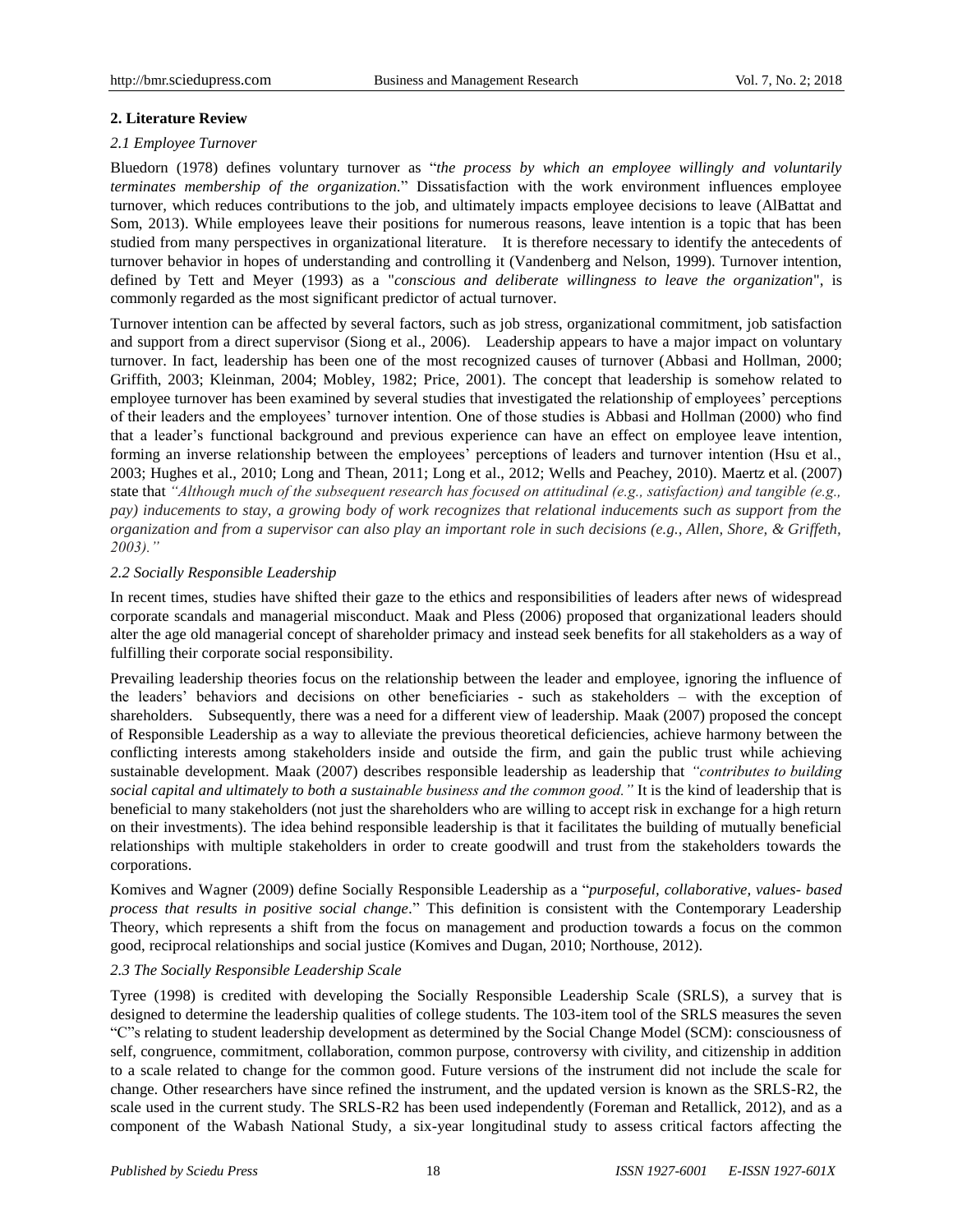leadership outcomes of a liberal arts education (Hu and McCormick, 2012; Pascarella and Blaich, 2013; Rosch and Caza, 2012).

## *2.4 Objectives and Contributions of the Study*

The main objective of our study is to contribute to the ever growing stream of turnover research. More specifically, we are trying to zero in on the effect socially responsible leadership on employee turnover intention and behavior. There is wide spread agreement on the negative effects of high voluntary turnover rates on firm performance, firm efficiency and employee morale. Many previous studies have examined ways to reduce turnover rates. However, most of this research was done in North America and Europe. Our objective is to conduct turnover research in Egypt which lies in a geographical location that has not been adequately examined in the past.

Ethical tools can be a powerful means of enhancing organizational delivery and retaining talent. While Codes of Conduct and Integrity Practices have become part of many organizations' DNA, we still find a high rate of employee turnovers threatening many institutions. For this reason, the topic has become a vital one to explore. The contributions of the study over existing literature on the topic are as follows: As the business landscape emerges into a new era of high-technology needs, information technology personnel grow in demand. The retention of IT professionals, who are in very high demand in today's corporate world, has surprisingly received little attention [\(Ertürk](https://www.infona.pl/contributor/0@bwmeta1.element.elsevier-6ae888da-8d76-3019-ae43-124ed7ef9840/tab/publications) and [Vurgun,](https://www.infona.pl/contributor/1@bwmeta1.element.elsevier-6ae888da-8d76-3019-ae43-124ed7ef9840/tab/publications) 2015). In fact, the IT sector faces very high turnover rates, a fact that is not commonly discussed or explored. Our study attempts to address a gap in the literature regarding the retention of talent in an ever-growing technology sector.

Secondly, while there is a significant amount of previous research on the topic of employee leave intention and socially responsible leadership, our work focuses on these variables in the context of the IT industry set in an African/Middle-Eastern country; Egypt. To the best of our knowledge, this is one of the first studies to test these variables against this sector and geographical location. Our findings create a unique opportunity to compare future results against not only industry boundaries, but cultural ones as well. This opens the discussion to additional factors which may influence employee leave intention and highlights the possible nuances that culture and geographical location may create. Finally, the significant correlation highlighted in this study between socially responsible leadership and employee leave intention offers a possible guideline to alleviating high rates of turnover in the IT sector.

# **3. Data Collection and Sample**

## *3.1 Study Sample*

The study focuses on employees working in IT companies in Egypt. The study sample consists of 250 employees of IT companies. The sample was selected according to the method of convenience. The number of respondents was determined by analyzing a random experiential sample consisting of 50 employees. It was found that the average standard deviation of their manager's qualifications equals 0.42346. After that, the required sample size was calculated on the basis of confidence level 95% and permitted error by 0.05, as follows :

$$
n = \frac{z^2 * s^2}{e^2}
$$
 (Yamane, 1967: 581)

where:

e: allowable error,

- s: standard deviation of the sample,
- n: the required sample size.
- z: the level of confidence expressed in standard degrees.

Two hundred and fifty forms were distributed to a group of employees of IT companies in Egypt, from the beginning of June 2016 until the end of September 2016. Two hundred and sixteen forms were returned. Eight forms were incomplete and unfit for statistical analysis, so they were excluded. As a result, there were 208 forms valid for statistical analysis, with an average of 83.2% of the total distributed questionnaires. We used all 208 forms in our analysis.

## *3.2 Research Tool*

The questionnaire was divided into three parts as follows:

# 3.2.1 Socio-Demographic Data

Socio-Demographic Data includes the manager's: gender, qualification, department specification, years of experience,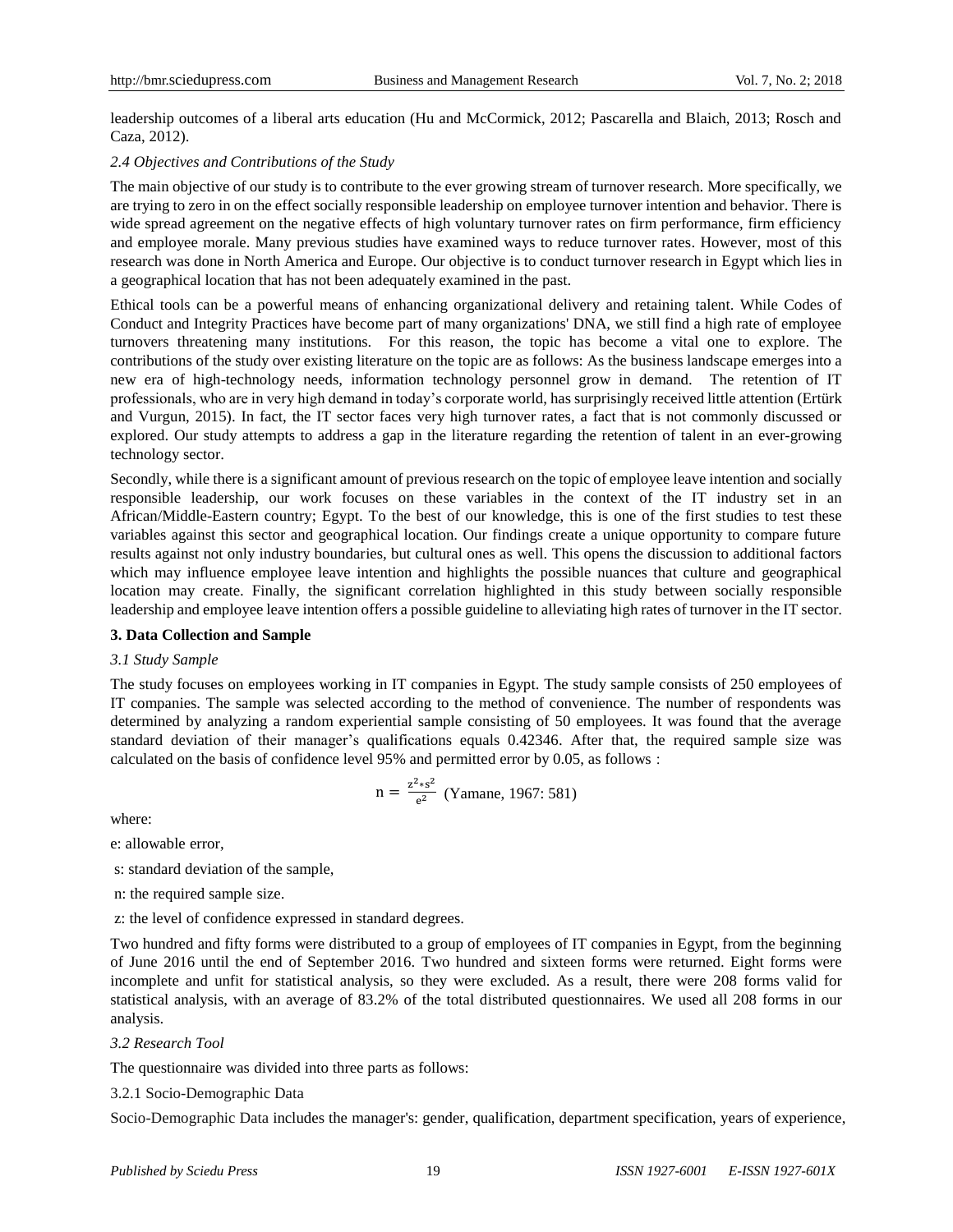managerial level and organization size.

3.2.2 Socially Responsible Leadership Dimensions.

Socially Responsible Leadership Dimensions include (8) dimensions and consists of (68) statements as follows:

- First dimension: Congruence and it consists of seven statements (Numbers 13, 27, 32, 52, 64, 65, 69).
- Second dimension: Commitment and it consists of six statements (Numbers 23, 24, 28, 51, 53, 54).
- Third dimension: Common Purpose and it consists of nine statements (Numbers 15, 14, 19, 31, 35, 37, 58, 61, 68).
- Fourth dimension: Collaboration and it consists of eight statements (Numbers 10, 29, 30, 42, 48, 57, 60, 66).
- Fifth dimension: Controversy with Civility and it consists of eleven statements (Numbers 1, 2, 3, 5, 7, 11, 16, 21, 25, 49, 62).
- Sixth dimension: Citizenship and it consists of eight statements (Numbers 33, 38, 40, 44, 46, 55, 67).
- Seventh dimension: Change for the Common Good and it consists of ten statements (Numbers 8, 12, 17, 20, 26, 36, 39, 43, 45, 50).
- Eighth dimension: Consciousness of Self and it consists of nine statements (Numbers 4, 6, 9, 18, 22, 34, 41, 56, 59).

3.2.3 Employee Leave Intention

Employee Leave Intention consists of one dimension and it consists of six statements (Numbers 63, 70, 71, 72, 73, 74).

## *3.3 Data Collection Instrument and Source*

## 3.3.1 Questionnaire

The used questionnaire consists of seventy four statements, scaled on a 5-point Likert scale, ranging from "Strongly Disagree" to "Strongly Agree".

Table 1. Likert Scale

| Reply  | Strongly<br>Disagree | Disagree | Neither Agree<br>nor Disagree | Agree | Strongly<br>Agree |
|--------|----------------------|----------|-------------------------------|-------|-------------------|
| Degree |                      |          |                               |       |                   |

These answers were classified into five equal-range levels by the following equation:

*Category Length = (the largest value – the lowest value) ÷ number of measure alternatives = (5-1) ÷ 5 = 0.80*

To get the following value of weighted means of each description or alternative:

Table 2. Distribution of Means According to the Hierarchy Used in the Research Tool

| Description                | Weighted Mean Value           |
|----------------------------|-------------------------------|
| <b>Strongly Agree</b>      | from $4.2$ to $5$             |
| Agree                      | from $3.4$ to less than $4.2$ |
| Neither Agree nor Disagree | from 2.6 to less than $3.4$   |
| Disagree                   | from 1.8 to less than $2.6$   |
| <b>Strongly Disagree</b>   | from 1 to less than $1.8$     |

## **4. Methodology**

The Pearson coefficient was used to measure the validity of the questionnaire, the Cronbach Alpha coefficient to determine the reliability of the questionnaire, simple linear regression models to test the hypothesis and ANOVA test to examine the significance of the proposed simple linear regression models.

## *4.1 Descriptive Statistics*

## 4.1.1 Gender

The number of male managers (n=130) represents 62.5% of the sample. The number of female managers (n=78) represents 37.5% of the sample.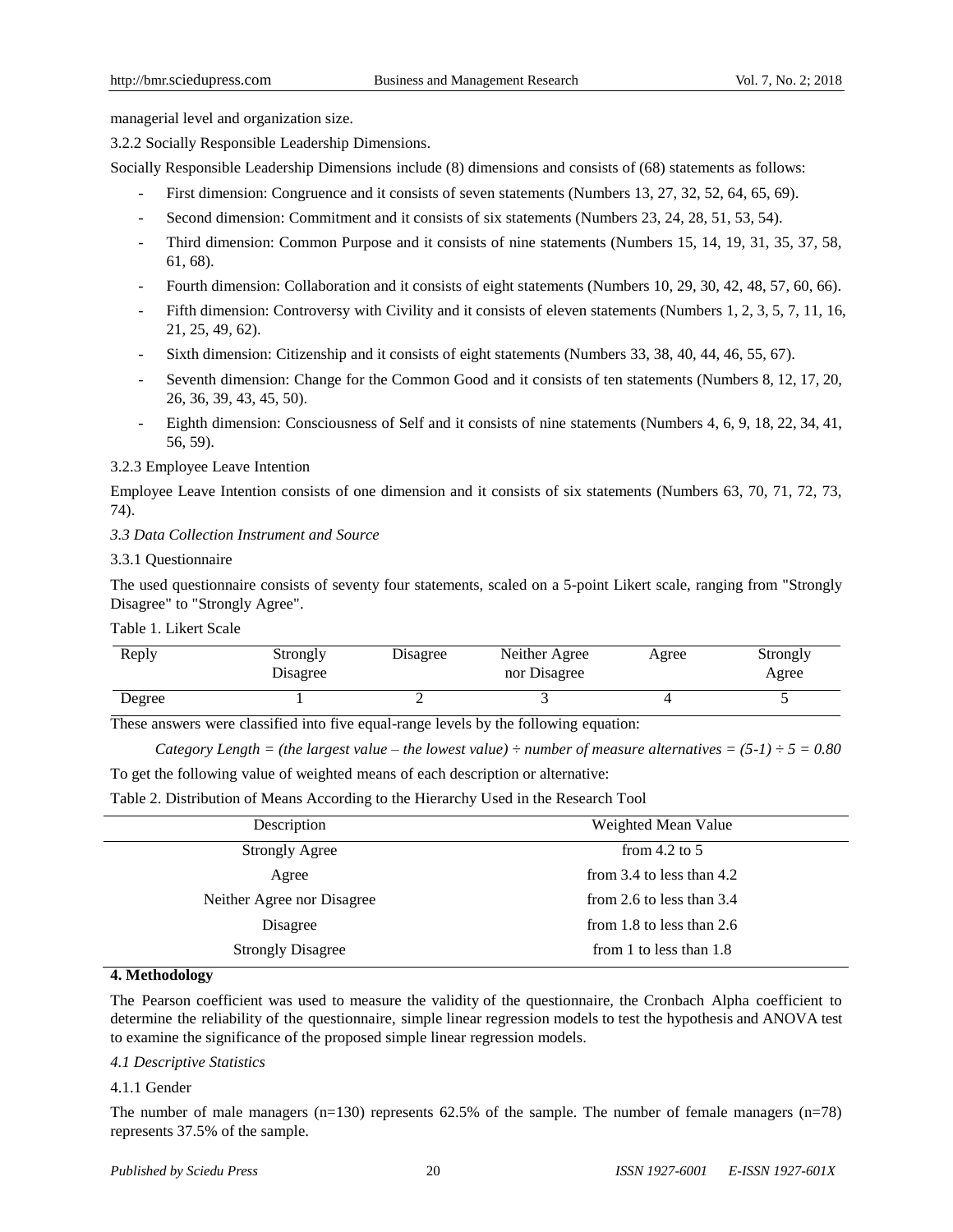## 4.1.2 Qualifications

The number of managers who graduated from college (n=118) represents 56.7% of the sample. The number of managers who obtained post graduate degrees (n= 90) represents 43.3% of the sample.

## 4.1.3 Manager Experience

The number of managers' years of experience ( $\lt$  5 years) (n= 6) represents 2.9% of the sample, from ( $5 - 10$  years)  $(n= 28)$  represents 13.5% of the sample and  $(> 10 \text{ years})$   $(n= 174)$  represents 83.7% of the sample.

## 4.1.4 Managerial Level

The number of First Line Managers (n= 68) represents 32.7% of the sample, the number of Middle Managers (n= 42) represents 20.2% of the sample and the number of Executives (n= 98) represents 47.1% of the sample.

## 4.1.5 Organization Size

The number of employees working in the organization ( $\lt 50$  employees) (n= 52) represents 2.9% of the sample, (50 – 200 employees) (n= 26) represents 13.5% of the sample and (> 200 employees) (n= 130) represents 62.5% of the sample.

4.1.6 Questionnaire Statements on the Socially Responsible Leadership Dimensions

Provided in the Appendix.

4.1.7 Questionnaire Statements on the Employee Leave Intention

Provided in the Appendix.

## **5. Hypotheses Development and Results**

The Bivariate Correlation test was used to analyze the data. It measures the Pearson correlation coefficient and examines the relationship between variables. The Pearson correlation coefficient is considered to be a measure of linear association. The correlation coefficient value (r) with a range from 0.10 to 0.29 is considered weak, from 0.30 to 0.49 is considered medium and from 0.50 to 1.0 is considered strong.

|                | ELI                     | <b>SRL</b> |                                                                  | $\mathcal{L}$ | 3 |                                                                               | 5                                                                                                       | 6 | 8 |
|----------------|-------------------------|------------|------------------------------------------------------------------|---------------|---|-------------------------------------------------------------------------------|---------------------------------------------------------------------------------------------------------|---|---|
| <b>ELI</b>     |                         |            |                                                                  |               |   |                                                                               |                                                                                                         |   |   |
| <b>SRL</b>     | $-0.420$ <sup>**</sup>  |            |                                                                  |               |   |                                                                               |                                                                                                         |   |   |
| $\mathbf{1}$   | $-0.4329$ ** $0.883$ ** |            |                                                                  |               |   |                                                                               |                                                                                                         |   |   |
| 2              | $-0.278$ **             |            | $0.850^{**}$ $0.790^{**}$ 1                                      |               |   |                                                                               |                                                                                                         |   |   |
| $\overline{3}$ | $-0.385***$             |            | $0.924$ ** $0.823$ ** $0.744$ **                                 |               |   |                                                                               |                                                                                                         |   |   |
| $\overline{4}$ | $-0.375$                |            | $0.927$ ** $0.828$ ** $0.796$ ** $0.888$ **                      |               |   |                                                                               |                                                                                                         |   |   |
| 5              | $-0.348$ **             |            | $0.746^{**}$ $0.561^{**}$ $0.527^{**}$ $0.614^{**}$ $0.605^{**}$ |               |   |                                                                               |                                                                                                         |   |   |
| 6              | $-0.360$ **             |            |                                                                  |               |   | $0.888^{**}$ $0.791^{**}$ $0.719^{**}$ $0.835^{**}$ $0.866^{**}$ $0.542^{**}$ |                                                                                                         |   |   |
| $\tau$         | $-0.408$ **             |            |                                                                  |               |   |                                                                               | $0.828$ ** $0.668$ ** $0.663$ ** $0.717$ ** $0.719$ ** $0.641$ ** $0.716$ **                            |   |   |
| 8              | $-0.303***$             |            |                                                                  |               |   |                                                                               | $0.753^{**}$ $0.615^{**}$ $0.648^{**}$ $0.627^{**}$ $0.628^{**}$ $0.536^{**}$ $0.593^{**}$ $0.529^{**}$ |   |   |

Table 3. Correlation between Socially Responsible Leadership and Employee Leave Intention

 $*$  significance at the (0.05) level (two-tailed),  $**$  significance at the (0.01) level (two-tailed)

ELR: Employee Leave Intention; SRL: Socially Responsible Leadership; Dimension 1: Congruence; Dimension 2: Commitment; Dimension 3: Common Purpose; Dimension 4: Collaboration; Dimension 5: Controversy with Civility; Dimension 6: Citizenship; Dimension 7: Change for the Common Good; Dimension 8: Consciousness of Self

Table 3 shows that the correlation between Socially Responsible Leadership (SRL) and Employee Leave Intention (ELI) ratings were medium  $(-0.420, P \le 0.01)$ . As a result, our first hypothesis indicates that:

*H1: There is significant negative impact for the Socially Responsible Leadership on the Employee Leave Intention.*

To examine the effect of Socially Responsible Leadership on Employee Leave Intention, we use the simple linear regression analysis: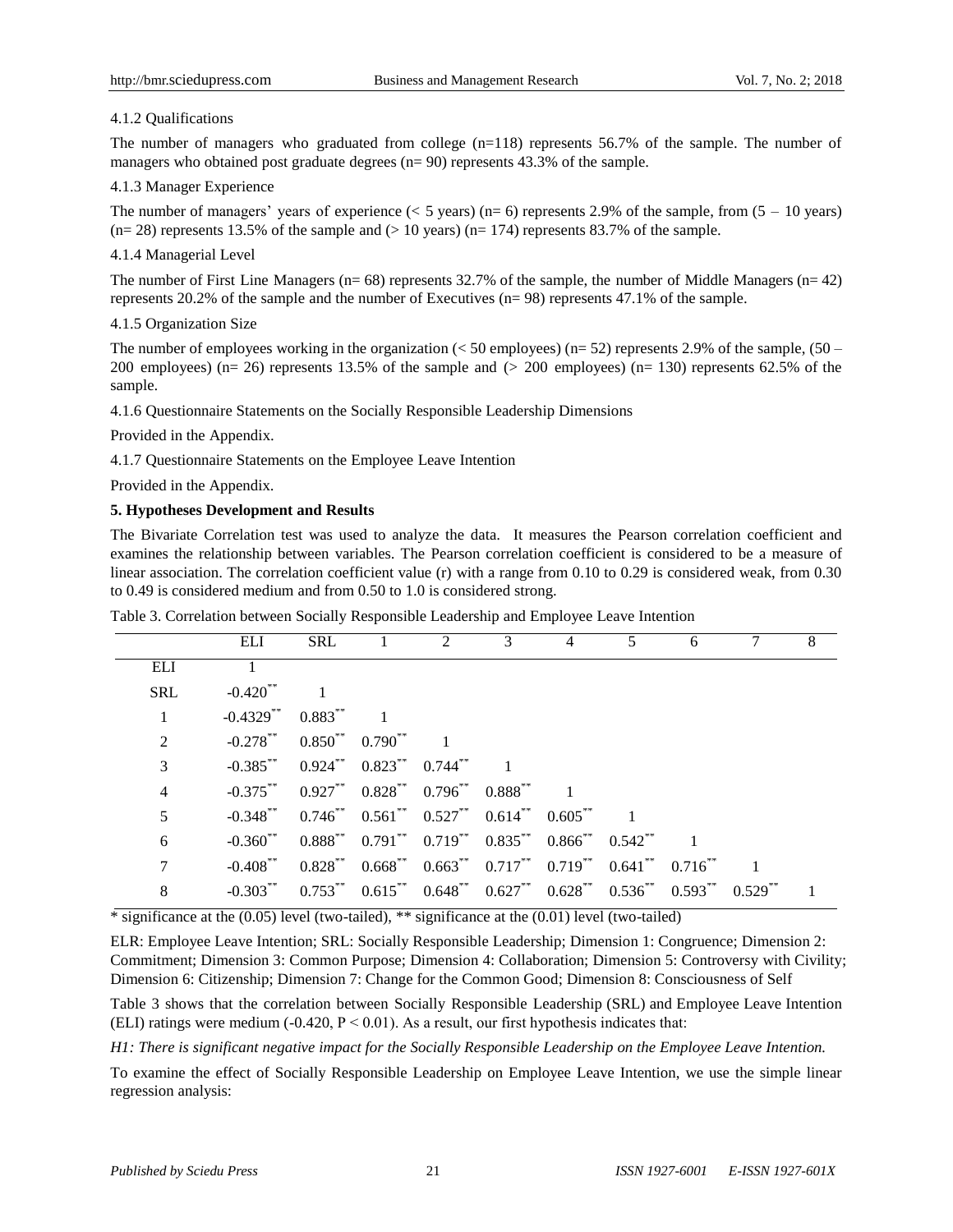## Table 4.

Panel A. Simple Linear Regression of Socially Responsible Leadership on Employee Leave Intention

| Model | . .   | D.<br>л       | Adjusted $R^2$ | Std.<br>Error of the<br>Estimate |
|-------|-------|---------------|----------------|----------------------------------|
|       | 0.420 | . 177<br>0.17 | 172            | 0.60523                          |

Panel B. ANOVA Test to Examine the Overall Proposed Simple Linear Regression Model for the Socially Responsible Leadership and Employee Leave Intention

| Model      | Sum of Squares | df  | Mean Square | F      | Sig.  |
|------------|----------------|-----|-------------|--------|-------|
| Regression | 16.183         |     | 16.183      | 44.179 | 0.000 |
| Residual   | 75.458         | 206 | 0.366       |        |       |
| Total      | 91.641         | 207 |             |        |       |

Panel C. T- test to Examine the Significance of the Coefficients in the Simple Linear Regression Model for the Socially Responsible Leadership and Employee Leave Intention.

|                                 |          | Unstandardized<br>Coefficients | Standardized<br>Coefficients |          | Sig.  |
|---------------------------------|----------|--------------------------------|------------------------------|----------|-------|
| Model                           | B        | Std. Error                     | <b>Beta</b>                  |          |       |
| Constant                        | 4.517    | 0.260                          |                              | 17.338   | 0.000 |
| Socially Responsible Leadership | $-0.490$ | 0.074                          | $-0.420$                     | $-6.647$ | 0.000 |

Table 4 Panel A shows that the Adjusted  $R^2$  is 0.173, which means that the independent variable (Socially Responsible Leadership) interprets 17.3% of the changes occurring in the dependent variable (Employee Leave Intention). Table 4 Panel B shows a statistically significant relationship between the independent variable (Socially Responsible Leadership) and the dependent variable (Employee Leave Intention) which confirms the high explanatory power of the simple linear regression model statistically. Table 4 Panel C shows that the independent variable (Socially Responsible Leadership) is significant and negatively related to the dependent variable (Employee Leave Intention). Therefore, we accept H1 stipulating that there is significant negative impact for the Socially Responsible Leadership on the Employee Leave Intention.

Using the unstandardized coefficients we can present the regression equation as follows:

*Employee Leave Intention = 4.517 + (-0.490) (Socially Responsible Leadership)*

*5.1 The Impact of Congruence on Employee Leave Intention*

Table 3 shows that the correlation between Congruence (Dimension 1) on Employee Leave Intention (ELI) ratings were medium  $(-0.4329, P \le 0.01)$ . As a result, our second hypothesis indicates that:

*H2: There is significant negative impact for Congruence on the Employee Leave Intention.*

To examine the effect of Congruence on Employee Leave Intention, we use the simple linear regression analysis: Table 5.

Panel A. Simple Linear Regression of Congruence on Employee Leave Intention

| Model                                                                                                 |       | $\mathbf{D}^2$ | Adjusted $\mathbb{R}^2$ | Std. Error of the<br>Estimate |  |  |  |
|-------------------------------------------------------------------------------------------------------|-------|----------------|-------------------------|-------------------------------|--|--|--|
|                                                                                                       | 0.329 | 0.108          | 0.104                   | 0.42136                       |  |  |  |
| Panel B. ANOVA Test to Examine the Overall Proposed Simple Linear Regression Model for Congruence and |       |                |                         |                               |  |  |  |

Employee Leave Intention

| Model      | Sum of Squares | df  | Mean Square |        | Sig.  |
|------------|----------------|-----|-------------|--------|-------|
| Regression | 4.447          |     | 4.447       | 25.047 | 0.000 |
| Residual   | 36.574         | 206 | 0.178       |        |       |
| Total      | 41.021         | 207 |             |        |       |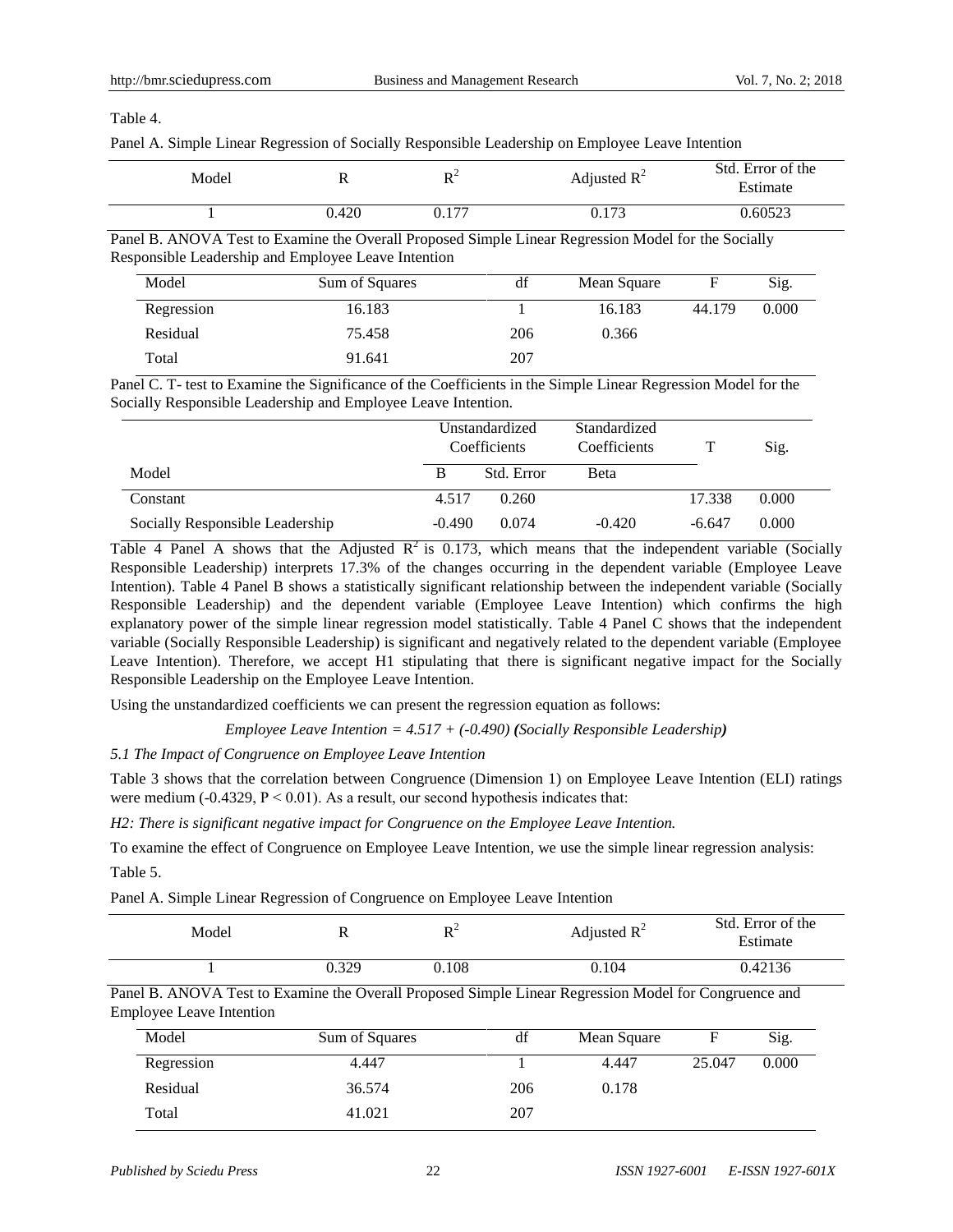|            | Unstandardized<br>Coefficients |            | Standardized<br>Coefficients |          | Sig.  |
|------------|--------------------------------|------------|------------------------------|----------|-------|
| Model      | B                              | Std. Error | Beta                         |          |       |
| Constant   | 1.667                          | 0.139      |                              | 11.998   | 0.000 |
| Congruence | $-0.181$                       | 0.036      | $-0.329$                     | $-5.005$ | 0.000 |

Panel C. T- test to Examine the Significance of the Coefficients in the Simple Linear Regression Model for Congruence and Employee Leave Intention.

Table 5 Panel A shows that the Adjusted  $\mathbb{R}^2$  is 0.104, which means that the independent variable (Congruence) interprets 10.4% of the changes occurring in the dependent variable (Employee Leave Intention). Table 5 Panel B shows a statistically significant relationship between the independent variable (Congruence) and the dependent variable (Employee Leave Intention) which confirms the high explanatory power of the simple linear regression model statistically. Table 5 Panel C shows that the independent variable (Congruence) is significant and negatively related to the dependent variable (Employee Leave Intention). Therefore, we accept H2 stipulating that there is significant negative impact for Congruence on the Employee Leave Intention.

## *5.2 The Impact of Commitment on Employee Leave Intention*

Table 3 shows that the correlation between Commitment (Dimension 2) on Employee Leave Intention (ELI) ratings were medium  $(-0.278, P \le 0.01)$ . As a result, our third hypothesis indicates that:

*H3: There is significant negative impact for Commitment on the Employee Leave Intention.*

To examine the effect of Commitment on Employee Leave Intention, we use the simple linear regression analysis: Table 6.

Panel A. Simple Linear Regression of Commitment on Employee Leave Intention

| Model |       | DΖ<br>v | Adjusted $\mathbb{R}^2$ | Std. Error of the<br>Estimate |
|-------|-------|---------|-------------------------|-------------------------------|
|       | 0.278 | 0.077   | 0.073                   | 0.42869                       |

Panel B. ANOVA Test to Examine the Overall Proposed Simple Linear Regression Model for Commitment and Employee Leave Intention

| Model      | Sum of Squares | df  | Mean Square |        | Sig.  |
|------------|----------------|-----|-------------|--------|-------|
| Regression | 3.163          |     | 3.163       | 17.213 | 0.000 |
| Residual   | 37.858         | 206 | 0.184       |        |       |
| Total      | 41.021         | 207 |             |        |       |

Panel C. T- test to Examine the Significance of the Coefficients in the Simple Linear Regression Model for Commitment and Employee Leave Intention.

|            | Unstandardized<br>Coefficients |            | Standardized<br>Coefficients |          | Sig.  |
|------------|--------------------------------|------------|------------------------------|----------|-------|
| Model      | B                              | Std. Error | <b>Beta</b>                  |          |       |
| Constant   | 1.738                          | 0.150      |                              | 11.612   | 0.000 |
| Commitment | $-0.162$                       | 0.039      | $-0.278$                     | $-4.149$ | 0.000 |

Table 6 Panel A shows that the Adjusted  $\mathbb{R}^2$  is 0.073, which means that the independent variable (Commitment) interprets 7.3% of the changes occurring in the dependent variable (Employee Leave Intention). Table 6 Panel B shows a statistically significant relationship between the independent variable (Commitment) and the dependent variable (Employee Leave Intention) which confirms the high explanatory power of the simple linear regression model statistically. Table 6 Panel C shows that the independent variable (Commitment) is significant and negatively related to the dependent variable (Employee Leave Intention). Therefore, we accept H3 stipulating that there is significant negative impact for Commitment on the Employee Leave Intention.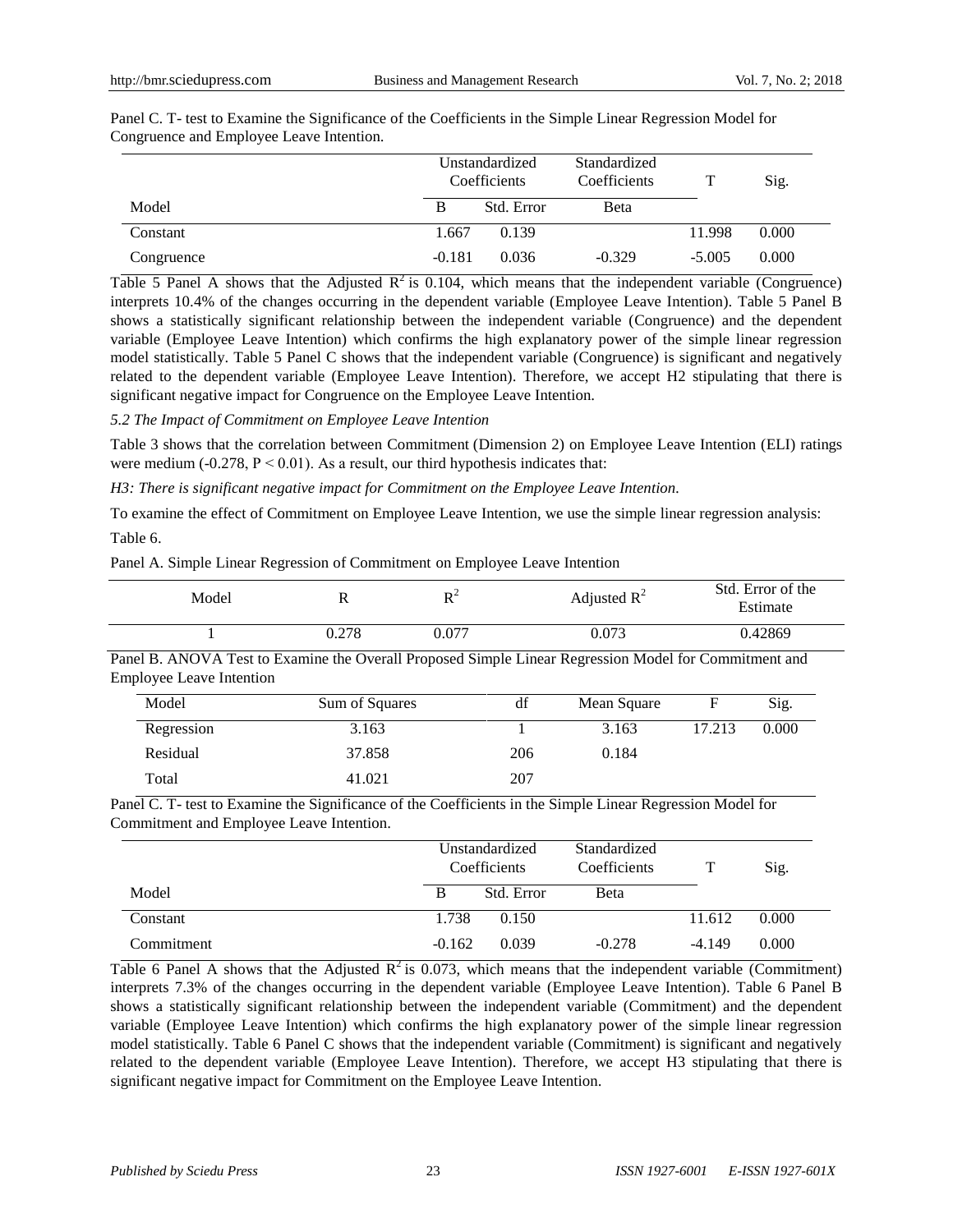# *5.3 The Impact of Common Purpose on Employee Leave Intention*

Table 3 shows that the correlation between Common Purpose (Dimension 3) on Employee Leave Intention (ELI) ratings were medium (-0.385,  $P < 0.01$ ). As a result, our fourth hypothesis indicates that:

*H4: There is significant negative impact for Common Purpose on the Employee Leave Intention.*

To examine the effect of Common Purpose on Employee Leave Intention, we use the simple linear regression analysis:

## Table 7.

Panel A. Simple Linear Regression of Common Purpose on Employee Leave Intention

| Model |       | $\mathbf{D}^{\mathcal{L}}$<br>ĸ | Adjusted $R^2$ | Std. Error of the<br>Estimate |
|-------|-------|---------------------------------|----------------|-------------------------------|
|       | 0.385 | 0.148                           | 0.144          | 0.41190                       |

Panel B. ANOVA Test to Examine the Overall Proposed Simple Linear Regression Model for Common Purpose and Employee Leave Intention

| Model      | Sum of Squares | df  | Mean Square |        | Sig.  |
|------------|----------------|-----|-------------|--------|-------|
| Regression | 6.070          |     | 6.070       | 35.778 | 0.000 |
| Residual   | 34.951         | 206 | 0.170       |        |       |
| Total      | 41.021         | 207 |             |        |       |

Panel C. T- test to Examine the Significance of the Coefficients in the Simple Linear Regression Model for Common Purpose and Employee Leave Intention.

|                | Unstandardized<br><b>Coefficients</b> |            | Standardized<br>Coefficients |          | Sig.  |
|----------------|---------------------------------------|------------|------------------------------|----------|-------|
| Model          | B                                     | Std. Error | <b>Beta</b>                  |          |       |
| Constant       | 1.569                                 | 0.133      |                              | 11.804   | 0.000 |
| Common Purpose | $-0.212$                              | 0.035      | $-0.385$                     | $-5.982$ | 0.000 |

Table 7 Panel A shows that the Adjusted  $R^2$  is 0.144, which means that the independent variable (Common Purpose) interprets 14.4% of the changes occurring in the dependent variable (Employee Leave Intention). Table 7 Panel B shows a statistically significant relationship between the independent variable (Common Purpose) and the dependent variable (Employee Leave Intention) which confirms the high explanatory power of the simple linear regression model statistically. Table 7 Panel C shows that the independent variable (Common Purpose) is significant and negatively related to the dependent variable (Employee Leave Intention). Therefore, we accept H4 stipulating that there is significant negative impact for Common Purpose on the Employee Leave Intention.

*5.4 The Impact of Collaboration on Employee Leave Intention*

Table 3 shows that the correlation between Collaboration (Dimension 4) on Employee Leave Intention (ELI) ratings were medium (-0.375,  $P \le 0.01$ ). As a result, our fifth hypothesis indicates that:

*H5: There is significant negative impact for Collaboration on the Employee Leave Intention.*

To examine the effect of Collaboration on Employee Leave Intention, we use the simple linear regression analysis: Table 8.

Panel A. Simple Linear Regression of Collaboration on Employee Leave Intention

| Model |       | D <sup>4</sup><br>V | Adjusted $R^2$ | Std. Error of the<br>Estimate |
|-------|-------|---------------------|----------------|-------------------------------|
|       | 0.375 | 0.141               | 0.137          | 0.41367                       |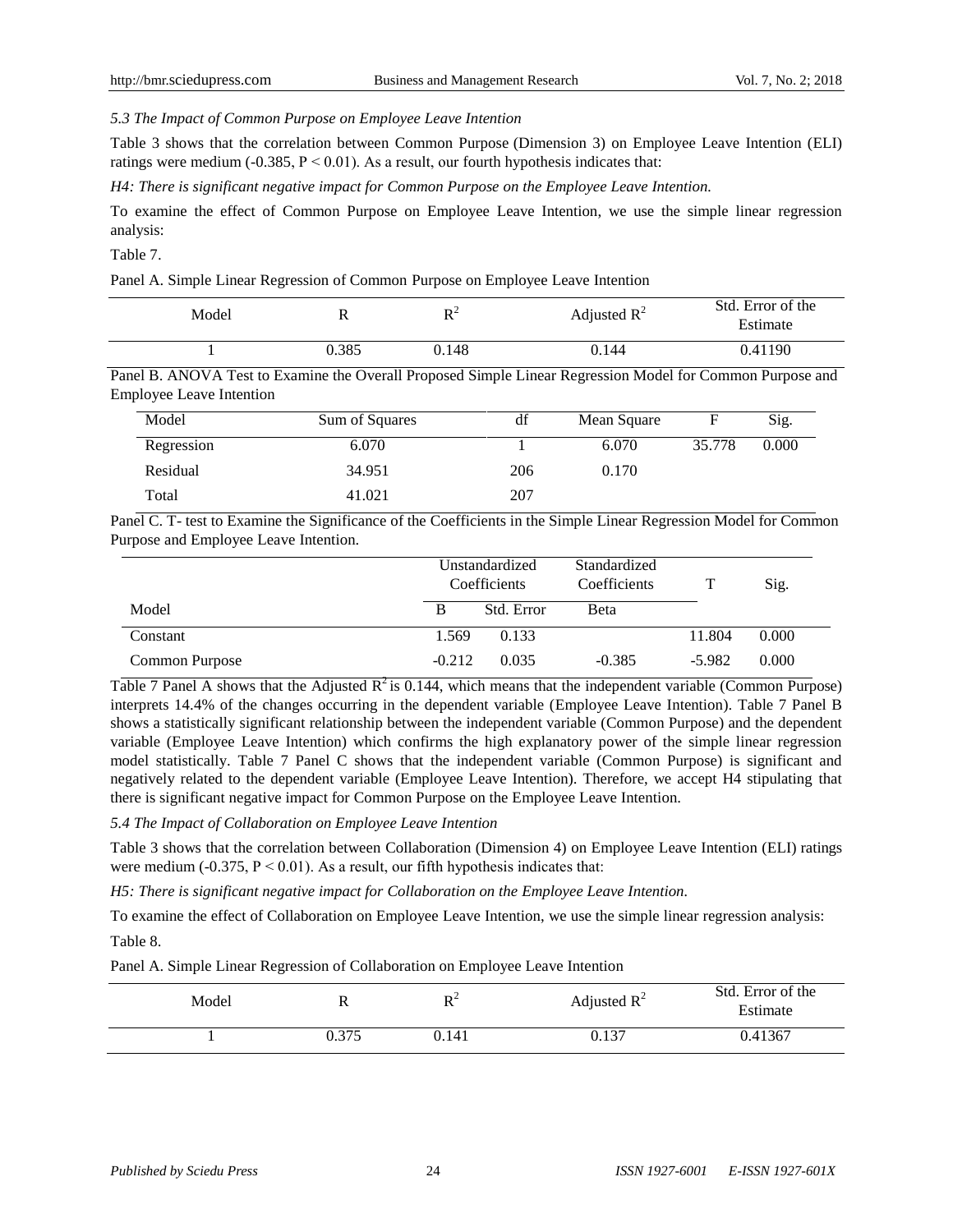| Model      | Sum of Squares | df  | Mean Square |        | Sig.  |
|------------|----------------|-----|-------------|--------|-------|
| Regression | 5.771          |     | 5.771       | 33.724 | 0.000 |
| Residual   | 35.251         | 206 | 0.171       |        |       |
| Total      | 41.021         | 207 |             |        |       |

Panel B. ANOVA Test to Examine the Overall Proposed Simple Linear Regression Model for Collaboration and Employee Leave Intention

Panel C. T- test to Examine the Significance of the Coefficients in the Simple Linear Regression Model for Collaboration and Employee Leave Intention.

|               | Unstandardized<br>Coefficients |            | Standardized<br>Coefficients |          | Sig.  |
|---------------|--------------------------------|------------|------------------------------|----------|-------|
| Model         | B                              | Std. Error | <b>Beta</b>                  |          |       |
| Constant      | 1.569                          | 0.133      |                              | 11.804   | 0.000 |
| Collaboration | $-0.212$                       | 0.035      | $-0.385$                     | $-5.982$ | 0.000 |

Table 8 Panel A shows that the Adjusted  $R^2$  is 0.137, which means that the independent variable (Collaboration) interprets 13.7% of the changes occurring in the dependent variable (Employee Leave Intention). Table 8 Panel B shows a statistically significant relationship between the independent variable (Collaboration) and the dependent variable (Employee Leave Intention) which confirms the high explanatory power of the simple linear regression model statistically. Table 8 Panel C shows that the independent variable (Collaboration) is significant and negatively related to the dependent variable (Employee Leave Intention). Therefore, we accept H5 stipulating that there is significant negative impact for Collaboration on the Employee Leave Intention.

*5.5 The Impact of Controversy with Civility on Employee Leave Intention*

Table 3 shows that the correlation between Controversy with Civility (Dimension 5) on Employee Leave Intention (ELI) ratings were medium (-0.348,  $P < 0.01$ ). As a result, our sixth hypothesis indicates that:

*H6: There is significant negative impact for Controversy with Civility on the Employee Leave Intention.*

To examine the effect of Controversy with Civility on Employee Leave Intention, we use the simple linear regression analysis:

Table 9.

Panel A. Simple Linear Regression of Controversy with Civility on Employee Leave Intention

| Model |       | $\mathbf{D}^2$<br>л | Adjusted $R^2$ | Std. Error of the<br>Estimate |
|-------|-------|---------------------|----------------|-------------------------------|
|       | 0.348 | 0.121               | 0.117          | 0.41836                       |

Panel B. ANOVA Test to Examine the Overall Proposed Simple Linear Regression Model for Controversy with Civility and Employee Leave Intention

| Model      | Sum of Squares | df  | Mean Square |        | Sig.  |
|------------|----------------|-----|-------------|--------|-------|
| Regression | 4.966          |     | 4.966       | 28.371 | 0.000 |
| Residual   | 36.056         | 206 | 0.175       |        |       |
| Total      | 41.021         | 207 |             |        |       |

Panel C. T- test to Examine the Significance of the Coefficients in the Simple Linear Regression Model for Controversy with Civility and Employee Leave Intention.

|                           | Unstandardized<br><b>Coefficients</b> |            | Standardized<br>Coefficients |          | Sig.  |
|---------------------------|---------------------------------------|------------|------------------------------|----------|-------|
| Model                     | B                                     | Std. Error | <b>Beta</b>                  |          |       |
| Constant                  | 1.333                                 | 0.192      |                              | 6.932    | 0.000 |
| Controversy with Civility | $-0.320$                              | 0.060      | $-0.348$                     | $-5.326$ | 0.000 |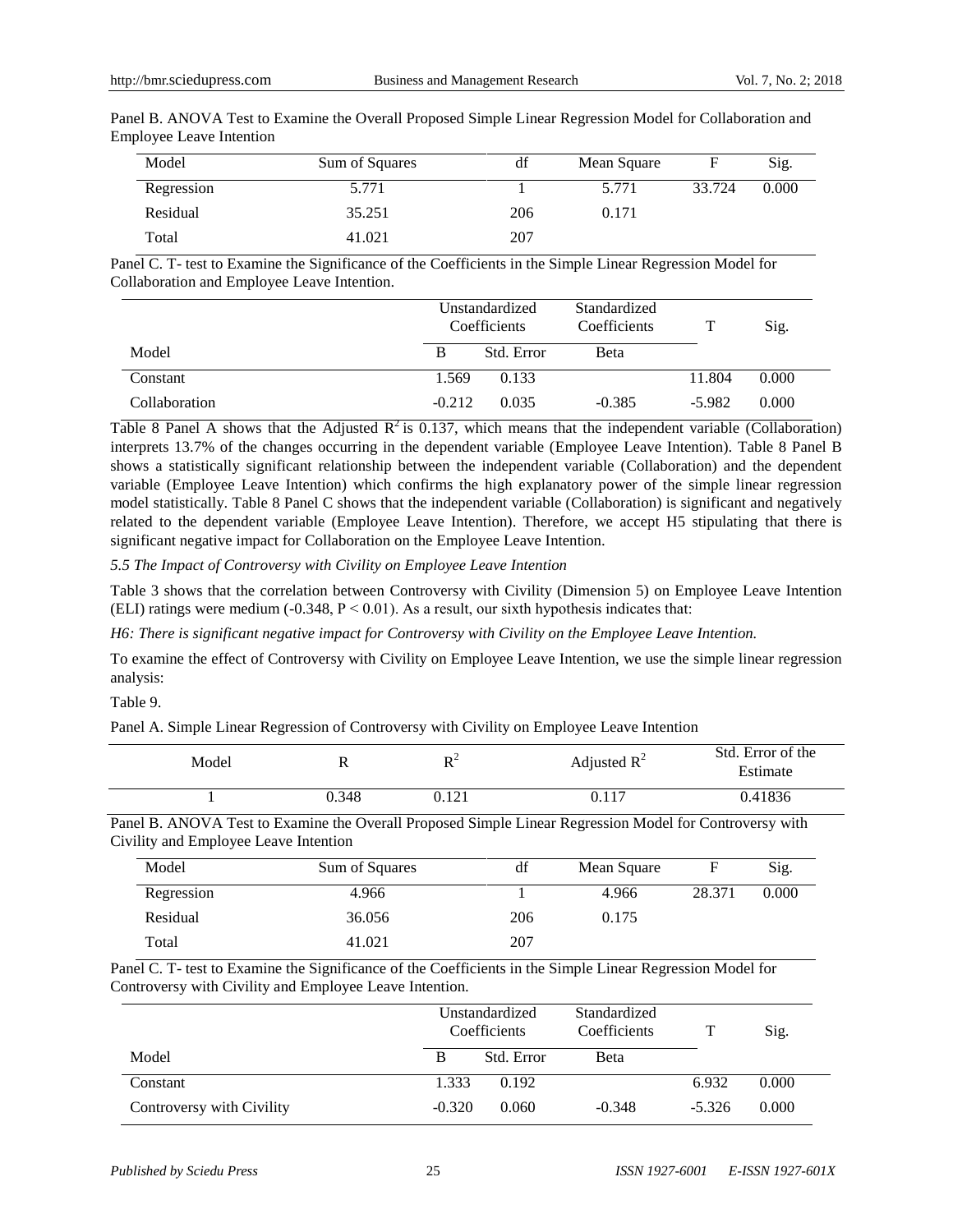Table 9 Panel A shows that the Adjusted  $R^2$  is 0.117, which means that the independent variable (Controversy with Civility) interprets 11.7% of the changes occurring in the dependent variable (Employee Leave Intention). Table 9 Panel B shows a statistically significant relationship between the independent variable (Controversy with Civility) and the dependent variable (Employee Leave Intention) which confirms the high explanatory power of the simple linear regression model statistically. Table 9 Panel C shows that the independent variable (Controversy with Civility) is significant and negatively related to the dependent variable (Employee Leave Intention). Therefore, we accept H6 stipulating that there is significant negative impact for Controversy with Civility on the Employee Leave Intention.

*5.6 The Impact of Citizenship on Employee Leave Intention*

Table 3 shows that the correlation between Citizenship (Dimension 6) on Employee Leave Intention (ELI) ratings were medium (-0.360,  $P \le 0.01$ ). As a result, our seventh hypothesis indicates that:

*H7: There is significant negative impact for Citizenship on the Employee Leave Intention.*

To examine the effect of Citizenship on Employee Leave Intention, we use the simple linear regression analysis:

Table 10.

| Model                                             |                  | D.<br>17                                 | Adjusted $\mathbb{R}^2$ | Std. Error of the<br>Estimate |
|---------------------------------------------------|------------------|------------------------------------------|-------------------------|-------------------------------|
|                                                   | 0.360            | 0.130                                    | 0.126                   | 0.41627                       |
| $\mathcal{L}$ and $\mathcal{L}$ and $\mathcal{L}$ | $\sim$<br>$\sim$ | $\sim$<br>$\sim$<br>$\sim$ $\sim$ $\sim$ | $\sim$                  | $\cdot$ $\cdot$               |

Panel A. Simple Linear Regression of Citizenship on Employee Leave Intention

Panel B. ANOVA Test to Examine the Overall Proposed Simple Linear Regression Model for Citizenship and Employee Leave Intention

| Model      | Sum of Squares | df  | Mean Square |        | Sig.  |
|------------|----------------|-----|-------------|--------|-------|
| Regression | 5.325          |     | 5.325       | 30.728 | 0.000 |
| Residual   | 35.697         | 206 | 0.173       |        |       |
| Total      | 41.021         | 207 |             |        |       |

Panel C. T- test to Examine the Significance of the Coefficients in the Simple Linear Regression Model for Citizenship and Employee Leave Intention.

|             | Unstandardized<br>Coefficients |            | Standardized<br>Coefficients |          | Sig.  |
|-------------|--------------------------------|------------|------------------------------|----------|-------|
| Model       | B                              | Std. Error | <b>B</b> eta                 |          |       |
| Constant    | 1.751                          | 0.111      |                              | 15.765   | 0.000 |
| Citizenship | $-0.167$                       | 0.030      | $-0.360$                     | $-5.543$ | 0.000 |

Table 10 Panel A shows that the Adjusted  $R^2$  is 0.126, which means that the independent variable (Citizenship) interprets 12.6% of the changes occurring in the dependent variable (Employee Leave Intention). Table 10 Panel B shows a statistically significant relationship between the independent variable (Citizenship) and the dependent variable (Employee Leave Intention) which confirms the high explanatory power of the simple linear regression model statistically. Table 10 Panel C shows that the independent variable (Citizenship) is significant and negatively related to the dependent variable (Employee Leave Intention). Therefore, we accept H7 stipulating that there is significant negative impact for Citizenship on the Employee Leave Intention.

*5.7 The Impact of Change for the Common Good on Employee Leave Intention*

Table 3 shows that the correlation between Change for the Common Good (Dimension 7) on Employee Leave Intention (ELI) ratings were medium (-0.408,  $P \le 0.01$ ). As a result, our eighth hypothesis indicates that:

*H8: There is significant negative impact for Change for the Common Good on the Employee Leave Intention.*

To examine the effect of Change for the Common Good on Employee Leave Intention, we use the simple linear regression analysis: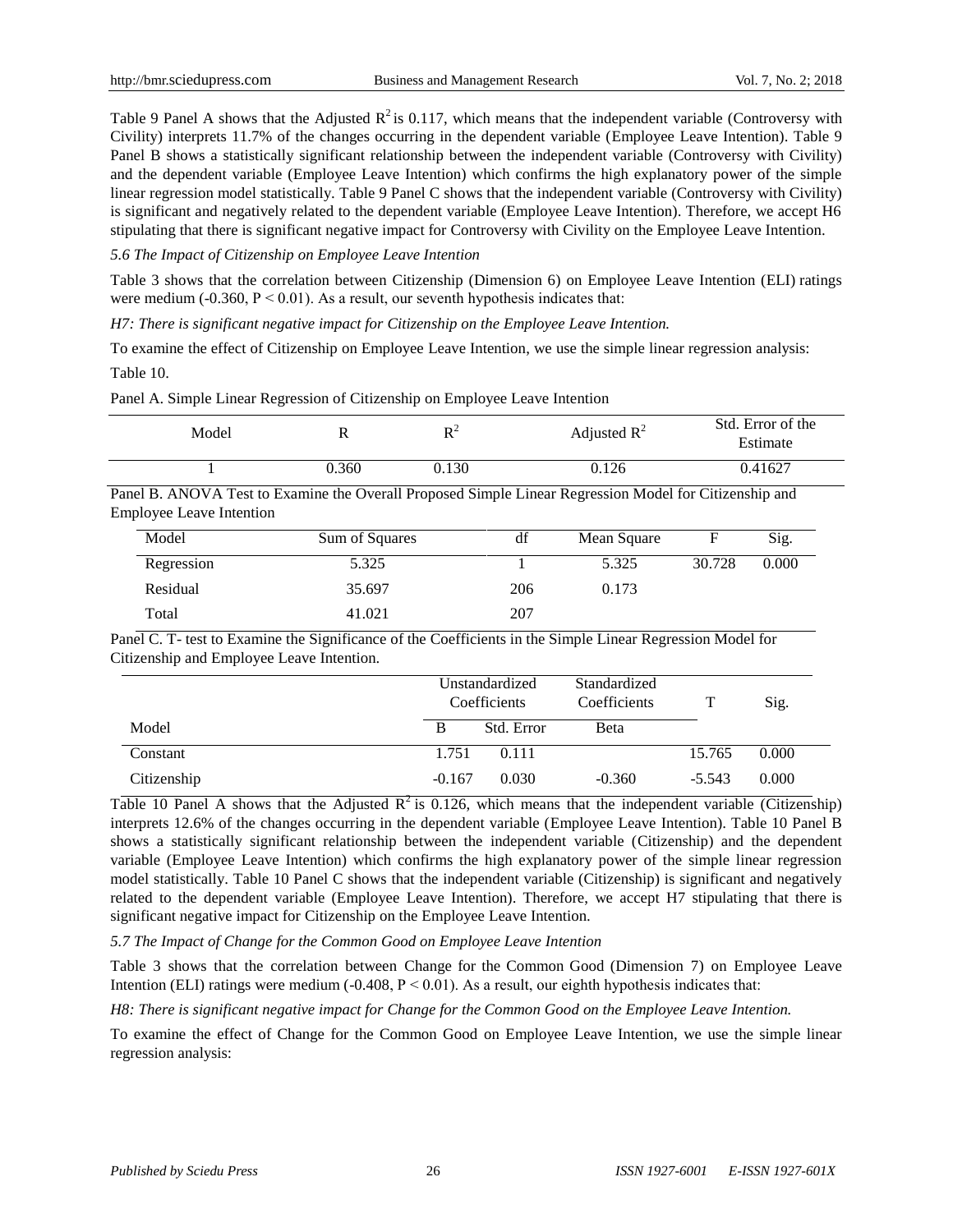## Table 11

Panel A. Simple Linear Regression of Change for the Common Good on Employee Leave Intention

| Model | Ŧ     | $\mathbf{D}$<br>К | Adjusted $\mathbb{R}^2$ | Std. Error of the<br>Estimate |
|-------|-------|-------------------|-------------------------|-------------------------------|
|       | 0.408 | 0.167             | 0.163                   | 0.40734                       |

Panel B. ANOVA Test to Examine the Overall Proposed Simple Linear Regression Model for Change for the Common Good and Employee Leave Intention

| Model      | Sum of Squares | df  | Mean Square | F      | Sig.  |
|------------|----------------|-----|-------------|--------|-------|
| Regression | 6.841          |     | 6.841       | 41.231 | 0.000 |
| Residual   | 34.180         | 206 | 0.166       |        |       |
| Total      | 41.021         | 207 |             |        |       |

Panel C. T- test to Examine the Significance of the Coefficients in the Simple Linear Regression Model for Change for the Common Good and Employee Leave Intention.

|                            |          | Unstandardized<br><b>Coefficients</b> | Standardized<br>Coefficients |          | Sig.  |  |
|----------------------------|----------|---------------------------------------|------------------------------|----------|-------|--|
| Model                      | B        | Std. Error                            | Beta                         |          |       |  |
| Constant                   | 1.142    | 0.190                                 |                              | 6.019    | 0.000 |  |
| Change for the Common Good | $-0.361$ | 0.056                                 | $-0.408$                     | $-6.421$ | 0.000 |  |

Table 11 Panel A shows that the Adjusted  $R^2$  is 0.163, which means that the independent variable (Change for the Common Good) interprets 16.3% of the changes occurring in the dependent variable (Employee Leave Intention). Table 11 Panel B shows a statistically significant relationship between the independent variable (Change for the Common Good) and the dependent variable (Employee Leave Intention) which confirms the high explanatory power of the simple linear regression model statistically. Table 11 Panel C shows that the independent variable (Change for the Common Good) is significant and negatively related to the dependent variable (Employee Leave Intention). Therefore, we accept H8 stipulating that there is significant negative impact for Change for the Common Good on the Employee Leave Intention.

## *5.8 The Impact of Consciousness of Self on Employee Leave Intention*

Table 3 shows that the correlation between Consciousness of Self (Dimension 8) on Employee Leave Intention (ELI) ratings were medium (-0.303,  $P \le 0.01$ ). As a result, our ninth hypothesis indicates that:

*H9: There is significant negative impact for Consciousness of Self on the Employee Leave Intention.*

To examine the effect of Consciousness of Self on Employee Leave Intention, we use the simple linear regression analysis:

Table 12.

Panel A. Simple Linear Regression of Consciousness of Self on Employee Leave Intention

| Model |       | $\mathbf{D}^{\mathcal{L}}$<br>17 | Adjusted $\mathbb{R}^2$ | Std. Error of the<br>Estimate |
|-------|-------|----------------------------------|-------------------------|-------------------------------|
|       | 0.303 | 0.092                            | 0.087                   | 0.42525                       |

Panel B. ANOVA Test to Examine the Overall Proposed Simple Linear Regression Model for Consciousness of Self and Employee Leave Intention.

| Model      | Sum of Squares | df  | Mean Square | F      | Sig.  |
|------------|----------------|-----|-------------|--------|-------|
| Regression | 3.768          |     | 3.768       | 20.837 | 0.000 |
| Residual   | 37.253         | 206 | 0.181       |        |       |
| Total      | 41.021         | 207 |             |        |       |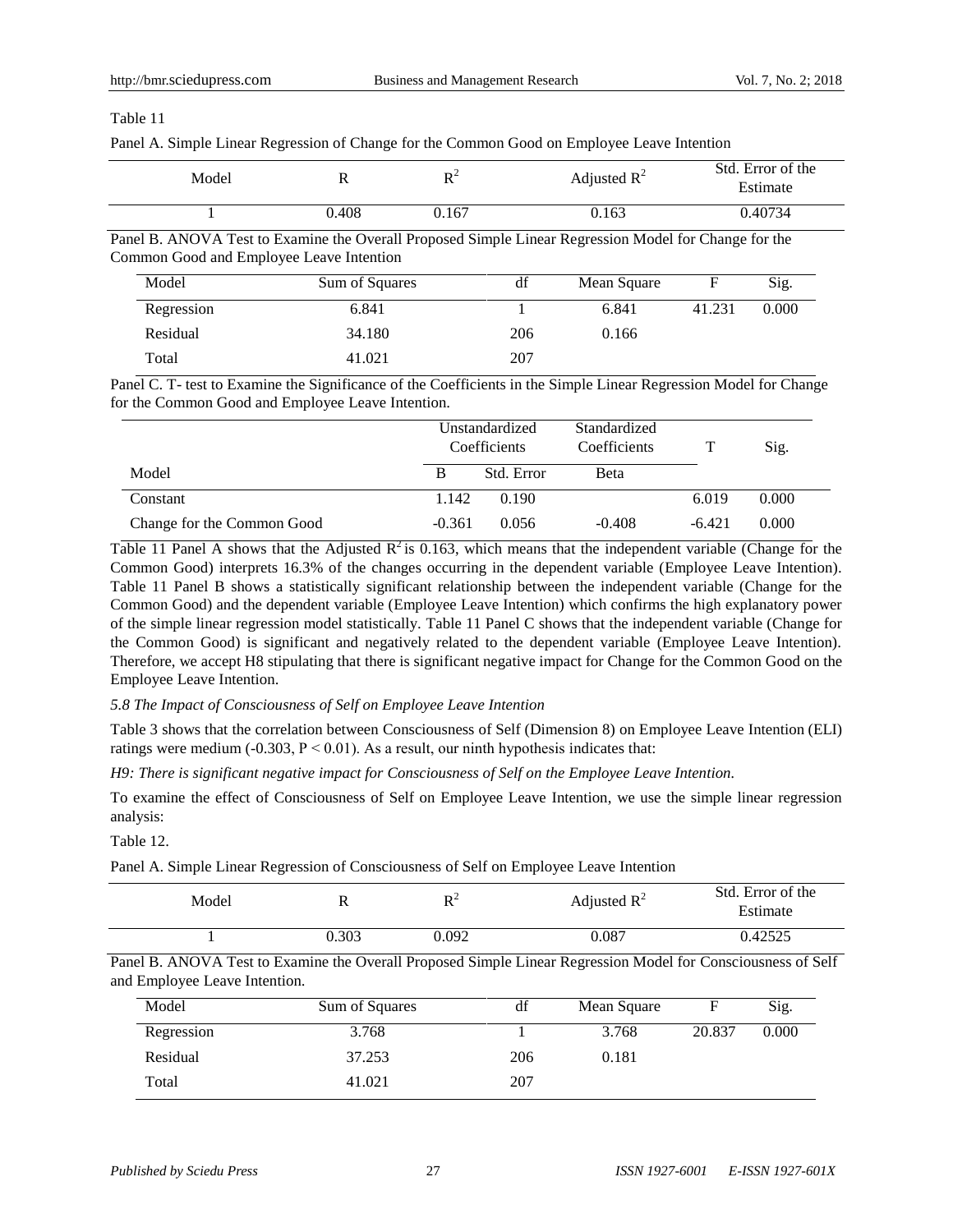|                       | Unstandardized<br>Coefficients |            | Standardized<br>Coefficients |          | Sig.  |
|-----------------------|--------------------------------|------------|------------------------------|----------|-------|
| Model                 | B                              | Std. Error | <b>Beta</b>                  |          |       |
| Constant              | 1.380                          | 0.214      |                              | 6.456    | 0.000 |
| Consciousness of Self | $-0.276$                       | 0.060      | $-0.303$                     | $-4.565$ | 0.000 |

Panel C. T- test to Examine the Significance of the Coefficients in the Simple Linear Regression Model for Consciousness of Self and Employee Leave Intention.

Table 12 Panel A shows that the Adjusted  $R^2$  is 0.087, which means that the independent variable (Consciousness of Self) interprets 8.7% of the changes occurring in the dependent variable (Employee Leave Intention). Table 12 Panel B shows a statistically significant relationship between the independent variable (Consciousness of Self) and the dependent variable (Employee Leave Intention) which confirms the high explanatory power of the simple linear regression model statistically. Table 12 Panel C shows that the independent variable (Consciousness of Self) is significant and negatively related to the dependent variable (Employee Leave Intention). Therefore, we accept H9 stipulating that there is significant negative impact for Consciousness of Self on the Employee Leave Intention.

## **6. Conclusion**

Our results indicate that Socially Responsible Leadership and its eight dimensions (Congruence, Commitment, Common Purpose, Collaboration, Controversy with Civility, Citizenship, Change for the Common Good and Consciousness of Self) have a significant negative impact on Employee Leave Intent. As a result, we can conclude that socially responsible leadership can be used to build a foundation for trusting fruitful relationships between organizations and stakeholders, in this case the firm's employees. Every single dimension of socially responsible leadership's eight dimensions led to a significant reduction in employee leave/turnover intention. This was all done while examining IT companies in a Middle Eastern/African country; Egypt.

One of the practical implications of the study is that it displays the need to focus on raising the awareness of companies to the importance of practicing social responsibility and how this is reflected on the performance of their employees and their intention to continue working for the company. Future research can focus on replicating this study in other sectors in Egypt besides the IT sector. It can also attempt to replicate the study on IT companies in other countries to test for changes. It would be interesting to examine whether the geographical location, culture and religion act as mediating variables and affect the results of the study. Culture, religion and geographical location act as external sources of influence on employee behaviors, including the turnover behavior, which influences employee perceptions towards the organization since each employee brings a piece of their 'outside world' into the workplace. Another interesting avenue for future research would be to consider the effect of leaders implementing the Leader Member Exchange Theory (LMX) on employee turnover. The leader member exchange theory focuses on the relationship between leaders and the members in their work groups. Furthermore, it is crucial for organizations to get a blueprint for alleviating turnover rates in their sectors and geographical locations.

One of the limitations of the study is that the results cannot be generalized to other sectors outside of the IT sector and to other countries besides Egypt. Another limitation is one that is common among all studies that rely on surveys, in our study the SRLS-R2, as a research tool. The soundness of our results will depend on the transparency and honesty of the responses of the 208 employees of Egyptian IT companies who participated in the study. The study would have benefited from the use of intercultural competence as a moderating variable.

# **References**

- Abbasi, S., & Hollman, K. (2000). Turnover: the real bottom line. *Public Personnel Management, 29*(3), 333-342. https://doi.org/10.1177/009102600002900303
- AlBattat, A., & Som, A. (2013). Employee dissatisfaction and turnover crises in the Malaysian hospitality industry. *International Journal of Business and Management, 8*(5), 62-71. https://doi.org/10.5539/ijbm.v8n5p62
- Allen, D., Shore, L., & Griffeth, R. (2003). The role of perceived organizational support and supportive human resource practices in the turnover process. *Journal of Management, 29*, 99–118. <https://doi.org/10.1177/014920630302900107>
- Bluedorn, A. (1978). A taxonomy of turnover. *Academy of Management Review, 3*, 647-651. <https://doi.org/10.5465/amr.1978.4305918>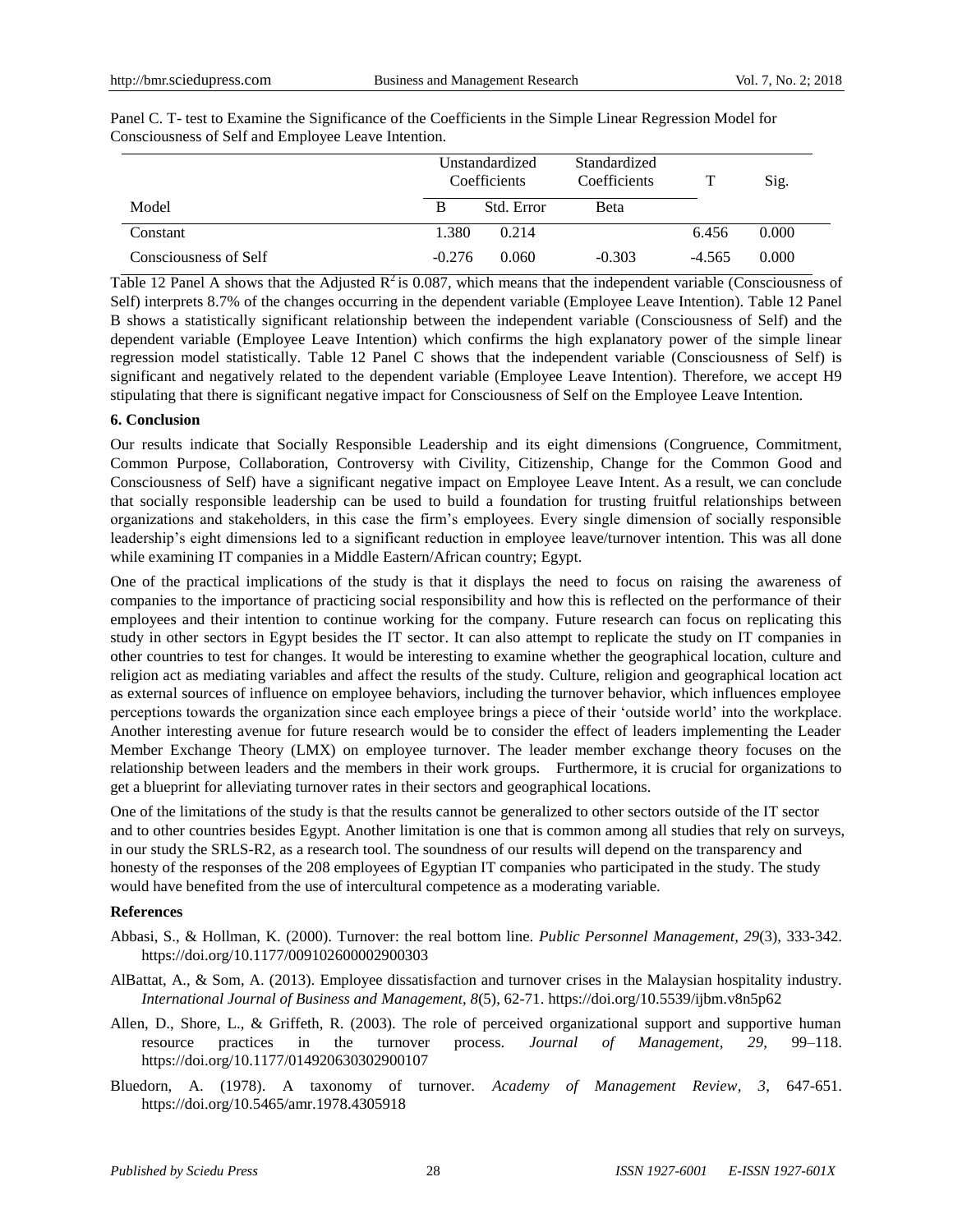- [Dawley, D.](https://www.ncbi.nlm.nih.gov/pubmed/?term=Dawley%20D%5BAuthor%5D&cauthor=true&cauthor_uid=20575333), [Houghton, J.D.](https://www.ncbi.nlm.nih.gov/pubmed/?term=Houghton%20JD%5BAuthor%5D&cauthor=true&cauthor_uid=20575333), & [Bucklew N.S.](https://www.ncbi.nlm.nih.gov/pubmed/?term=Bucklew%20NS%5BAuthor%5D&cauthor=true&cauthor_uid=20575333) (2010). Perceived organizational support and turnover intention: the mediating effects of personal sacrifice and job fit. *Journal of Social Psychology, 150*(3), 238-257.*https*://doi.org[/10.1080/00224540903365463](https://doi.org/10.1080/00224540903365463)
- [Ertürk,](https://www.infona.pl/contributor/0@bwmeta1.element.elsevier-6ae888da-8d76-3019-ae43-124ed7ef9840/tab/publications) A., & [Vurgun,](https://www.infona.pl/contributor/1@bwmeta1.element.elsevier-6ae888da-8d76-3019-ae43-124ed7ef9840/tab/publications) L. (2015). Retention of IT professionals: examining the influence of empowerment, social exchange and trust. *Journal of Business Research, 68*(1), 34-46. https://doi.org[/10.1016/j.jbusres.2014.05.010](http://dx.doi.org/10.1016%2Fj.jbusres.2014.05.010)
- Firth, L., Mellor, D., Moore, K., & Loquet, C. (2007). How can managers reduce employee intention to quit? *Journal of Managerial Psychology, 19*(2), 170-187. <https://doi.org/10.1108/02683940410526127>
- Foreman, E., & Retallick, M. (2012). Undergraduate involvement in extracurricular activities and leadershipdevelopment in College of Agriculture and Life Sciences students. *Journal of Agricultural Education, 53*(3), 111-123. https://doi.org/10.5032/jae.2012.03111.
- Griffith, J. (2003). Relation of principal transformational leadership to school staff job satisfaction, staff turnover, and school performance. *Journal of Educational Administration, 42*(3), 333-356. https://doi.org/10.1108/09578230410534667
- Griffeth, R., Hom, P., & Gaertner, S. (2000). A meta-analysis of antecedents and correlates of employee turnover: update, moderator tests, and research implications for the millennium. *Journal of Management, 26*, 463-488. <https://doi.org/10.1177/014920630002600305>
- Hom, P., & Griffeth, R. (1995). *Employee Turnover*. South-Western Series in Human Resources Management: Ohio, Cincinnati.
- Hsu, J., Hsu, J., Huang, S., Leong, L., & Li, A. (2003). Are leadership styles linked to turnover intentions: an examination in Mainland China? *Journal of American Academy of Business, Cambridge, 3*(1/2), 37-43. <https://doi.org/10.1080/15280080802520529>
- Hu, S., & McCormick, A. (2012). An engagement-based student typology and its relationship to college outcomes. *Research in Higher Education, 53*(7), 738-754. https://doi.org/10.1007/s11162-012-9254-7
- Hughes, L., Avey, J., & Nixon, D. (2010). Relationship between leadership and followers quitting intentions and job search behavior. *Journal of Leadership and Organizational Studies, 20*, 1-12. https://doi.org/10.1177/1548051809358698
- Kleinman, C. (2004). The relationship between managerial leadership behaviors and staff nurse retention. *Hospital Topics, 82*(4), 2-9. https://doi.or[g/10.3200/HTPS.82.4.2-9](https://doi.org/10.3200/HTPS.82.4.2-9)
- Komives, S., & Dugan, J. (2010). Contemporary leadership theories. In *Handbook of political and civic leadership.* Eds. R. A. Couto. Los Angeles, CA: Sage. <https://doi.org/10.4135/9781412979337.n14>
- Komives, S., & Wagner, W. (2009). *Leadership for a better world: Understanding the social change model of leadership development*. San Francisco, CA: Jossey-Bass.
- Liu, Z., Cai, Z., Li, J., Shi, S., & Fang, Y. (2013). Leadership style and employee turnover intentions: a social identity perspective. *Career Development International,* 305-324. <https://doi.org/10.1108/CDI-09-2012-0087>
- Long, C., Thean, L., Ismail, W., & Jusoh, A. (2012). Leadership styles and employees' turnover intention: exploratory study of academic staff in a Malaysian college. *World Applied Sciences Journal, 19*(4), 575-581. https://doi.org/10.5829/idosi.wasj.2012.19.04.155
- Long, C., & Thean, L. (2011). Relationship between leadership style, job satisfaction and employees' turnover intention: a literature review. *Research Journal of Business Management, 5*(3), 91-100. https://doi.org/10.3923/rjbm.2011.91.100
- Maak, T. (2007). Responsible leadership, stakeholder engagement, and the emergence of social capital. *Journal of Business Ethics, 74*(4), 329–334. https://doi.org/10.1007/s10551-007-9510-5
- Maak, T. & Pless, N. (2006). Responsible leadership in a stakeholder society: a relational perspective. *Journal of Business Ethics, 66*, 99-115. https://doi.org/10.1007/s10551-006-9047-z
- Maertz, C., Jr., Griffeth, R., Campbell, N., & Allen, D. (2007). The effects of perceived organizational support and perceived supervisor support on employee turn-over. *Journal of Organizational Behavior, 28*(8), 1059-1075. <https://doi.org/10.1002/job.472>
- Mobley, W. (1982). *Employee turnover, causes, consequences, and control*. Reading, MA: Addison-Wesley.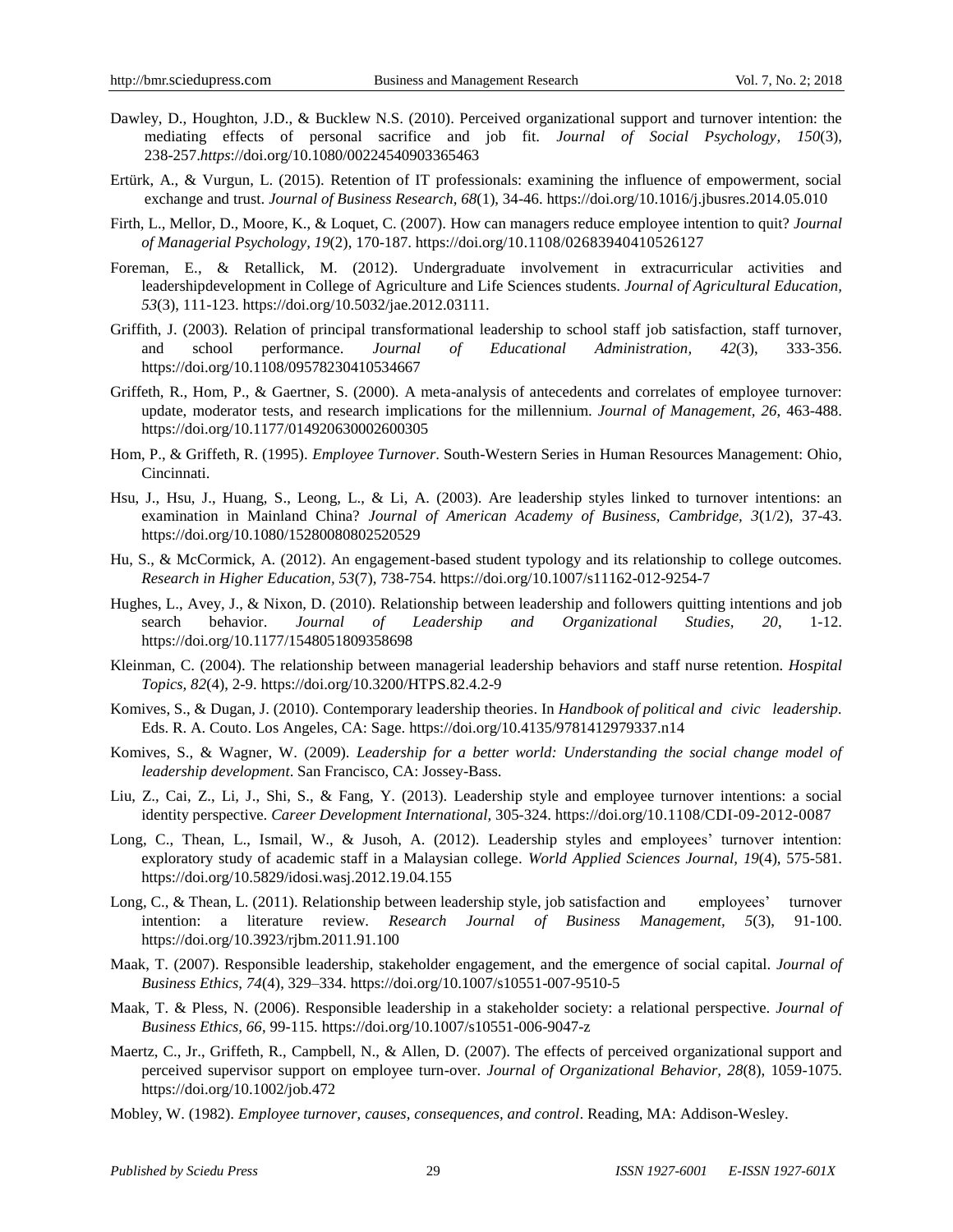Northouse, P. (2007). *Leadership: Theory and practice*. Thousand Oaks, CA: Sage Publications.

- O'Connell, M., & Mei-Chuan, K. (2007). The cost of employee turnover. *Industrial Management, 49*(1), 14-19.
- Pascarella, E. & Blaich, C. (2013). Lessons from the Wabash National Study of Liberal Arts Education. *Change: The Magazine of Higher Learning, 45*(2), 6-15. <https://doi.org/10.1080/00091383.2013.764257>
- Price, J. (2001). Reflections on the determinants of voluntary turnover. *International Journal of Manpower, 22*(7), 600-624. https://doi.org/10.1108/EUM0000000006233
- Rhoades, L., & Eisenberger, R. (2002). Perceived organizational support: a review of the literature. *Journal of Applied Psychology, 87*, 698–714. [https://doi.org/10.1037//0021-9010.87.4.698](https://doi.org/10.1037/0021-9010.87.4.698)
- Rosch, D., & Caza, A. (2012). The durable effects of short-term programs on student leadership development. *Journal of Leadership Education*, 11(1), 28-48. https://doi.org/10.12806/V11/I1/RF2
- Siong, Z., Mellor, D., Moore, K., & Firth, L. (2006). Predicting intention to quit in the call centre industry: does the retail model fit? *Journal of Managerial Psychology, 21*(3), 231 243. https://doi.org/10.1108/02683940610659579.
- Tett, R., & Meyer, J. (1993). Job satisfaction, organizational commitment, turnover intention and turnover: path analyses based on meta-analytic findings. *Personnel Psychology, 46*(2), 259-293. <https://doi.org/10.1111/j.1744-6570.1993.tb00874.x>
- Tyree, T. (1998). Designing an instrument to measure socially responsible leadership using the social change model of leadership development. *Dissertation Abstracts International, 59*(6), 1945, AAT 9836493.
- Vandenberg, R., & Nelson, J. (1999). Disaggregating the motives underlying turnover intentions: when do intentions predict turnover? *Human Relations, 52*(10), 1313-1336. https://doi.org/10.1023/A:1016964515185
- Wells, J., & Peachey, J. (2010). Turnover intentions: do leadership behaviors and satisfaction with the leader matter? *Team Performance Management, 17*, 23-40. <https://doi.org/10.1108/13527591111114693>
- Yamane, T. (1967). *Elementary Sampling Theory.* New Jersey: Prentice Hall.

## **Appendix**

All the questionnaire statements were obtained from the updated version of the Socially Responsible Leadership Scale (SRLS-R2) (retrieved from www.srls.umd.edu)

#### *Questionnaire Statements on the Socially Responsible Leadership Dimensions*

Table 1A. Analyzing the statements of the first dimension (Socially Responsible Leadership: Congruence)

| No. | <b>Statements</b>                                       | Mean   | Std. dev. | Relative<br>weight | Rank |
|-----|---------------------------------------------------------|--------|-----------|--------------------|------|
| 13  | My behaviours are congruent with my beliefs.            | 3.5865 | 1.18453   | 71.73              | 7    |
| 27  | It is important to me to act on my beliefs.             | 3.8173 | 1.04733   | 76.35              | 2    |
| 32  | My actions are consistent with my values.               | 3.6923 | 1.11274   | 73.846             | 4    |
| 52  | Being seen as a person of integrity is important to me. | 4.0481 | 1.01562   | 80.96              |      |
| 64  | My behaviours reflect my beliefs.                       | 3.8077 | 1.10403   | 76.15              | 3    |
| 65  | I am genuine.                                           | 3.6250 | 1.22917   | 72.5               | 6    |
| 69  | It is easy for me to be truthful.                       | 3.6442 | 1.14561   | 72.88              | 5    |
|     | All statements                                          | 3.7459 | 0.80787   | 74.92              |      |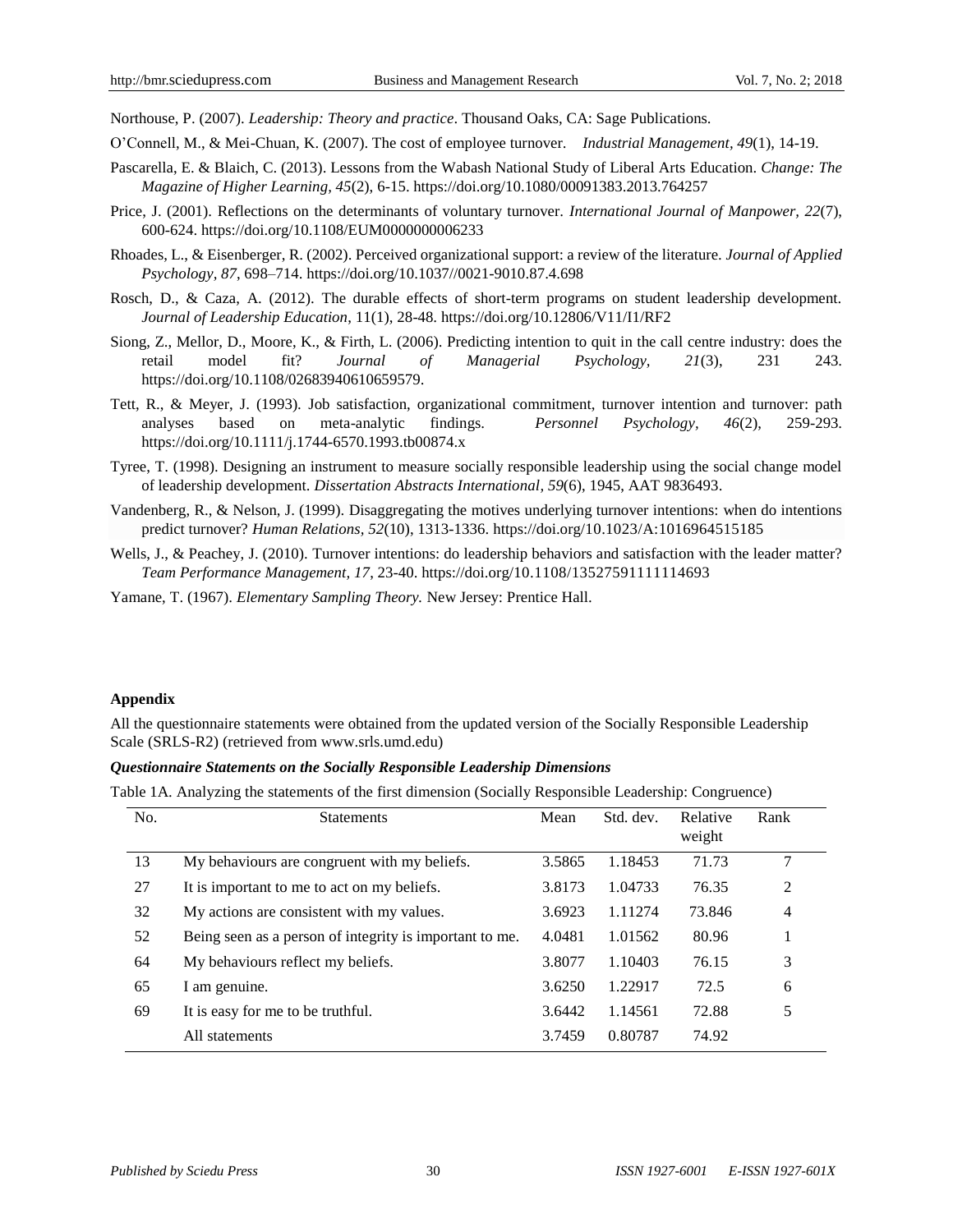| Table 2A. Analyzing the statements of the second dimension (Socially Responsible Leadership: Commitment) |  |
|----------------------------------------------------------------------------------------------------------|--|
|----------------------------------------------------------------------------------------------------------|--|

| No. | <b>Statements</b>                                                             | Mean   | Std. dev. | Relative<br>weight | Rank |
|-----|-------------------------------------------------------------------------------|--------|-----------|--------------------|------|
| 23  | I am willing to devote time and energy to things that<br>are important to me. | 3.9712 | 0.98743   | 79.42              |      |
| 24  | I stick with others through the difficult times.                              | 3.5962 | 1.19999   | 71.92              | 5    |
| 28  | I am focused on my responsibilities.                                          | 3.8846 | 1.10605   | 77.69              | 2    |
| 51  | I can be counted on to do my part.                                            | 3.7885 | 1.07383   | 75.77              | 3    |
| 53  | I follow through on my promises.                                              | 3.5865 | 1.17634   | 71.73              | 6    |
| 54  | I hold myself accountable for responsibilities I agree<br>to.                 | 3.7404 | 1.09452   | 74.808             | 4    |
|     | All statements                                                                | 3.7459 | 0.80787   | 74.92              |      |

Table 3A. Analyzing the statements of the third dimension (Socially Responsible Leadership: Common Purpose)

| No. | <b>Statements</b>                                                                          | Mean   | Std. dev. | Relative<br>weight | Rank |
|-----|--------------------------------------------------------------------------------------------|--------|-----------|--------------------|------|
| 14  | I am committed to a collective purpose in those<br>groups to which I belong.               | 3.4135 | 0.98893   | 68.27              | 8    |
| 15  | It is important to develop a common direction in a<br>group in order to get anything done. | 3.5769 | 1.07400   | 71.54              | 7    |
| 19  | I contribute to the goals of the group.                                                    | 3.7596 | 1.15884   | 75.19              | 6    |
| 31  | I think it is important to know other people's<br>priorities.                              | 3.1827 | 1.18578   | 63.65              | 9    |
| 35  | I have helped to shape the mission of the group.                                           | 3.7596 | 1.23159   | 75.19              | 5    |
| 37  | Common values drive an organization.                                                       | 3.7885 | 1.00888   | 75.77              | 3    |
| 58  | I know the purpose of the groups to which I belong.                                        | 3.8654 | 0.98351   | 77.31              | 1    |
| 61  | I work well when I know the collective values of the<br>group.                             | 3.8558 | 0.94709   | 77.12              | 2    |
| 68  | I support what the group is trying to accomplish.                                          | 3.7596 | 1.08120   | 75.19              | 4    |
|     | All statements                                                                             | 3.6624 | 0.80745   | 73.25              |      |

Table 4A. Analyzing the statements of the fourth dimension (Socially Responsible Leadership: Collaboration)

| No. | <b>Statements</b>                                                       | Mean   | Std. dev. | Relative<br>weight | Rank           |
|-----|-------------------------------------------------------------------------|--------|-----------|--------------------|----------------|
| 10  | I am seen as someone that works well with others.                       | 3.6635 | 1.18453   | 73.27              | $\overline{4}$ |
| 29  | I can make a difference when I work with others on a<br>task.           | 3.8558 | 1.08942   | 77.12              | 1              |
| 30  | I actively listen to what others have to say.                           | 3.5288 | 1.22736   | 70.58              | 8              |
| 42  | I enjoy working with others towards common goals.                       | 3.6250 | 1.08737   | 72.5               | 5              |
| 48  | Others would describe me as a cooperative group<br>member.              | 3.5577 | 1.22634   | 71.15              | 7              |
| 57  | Collaboration produces better results.                                  | 3.7115 | 1.07383   | 74.23              | 3              |
| 60  | My contributions are recognized by others in the<br>groups I belong to. | 3.8269 | 1.04435   | 76.54              | 2              |
| 66  | I am able to trust the people with whom I work.                         | 3.6058 | 1.15820   | 72.12              | 6              |
|     | All statements                                                          | 3.6719 | .89030    | 73.44              |                |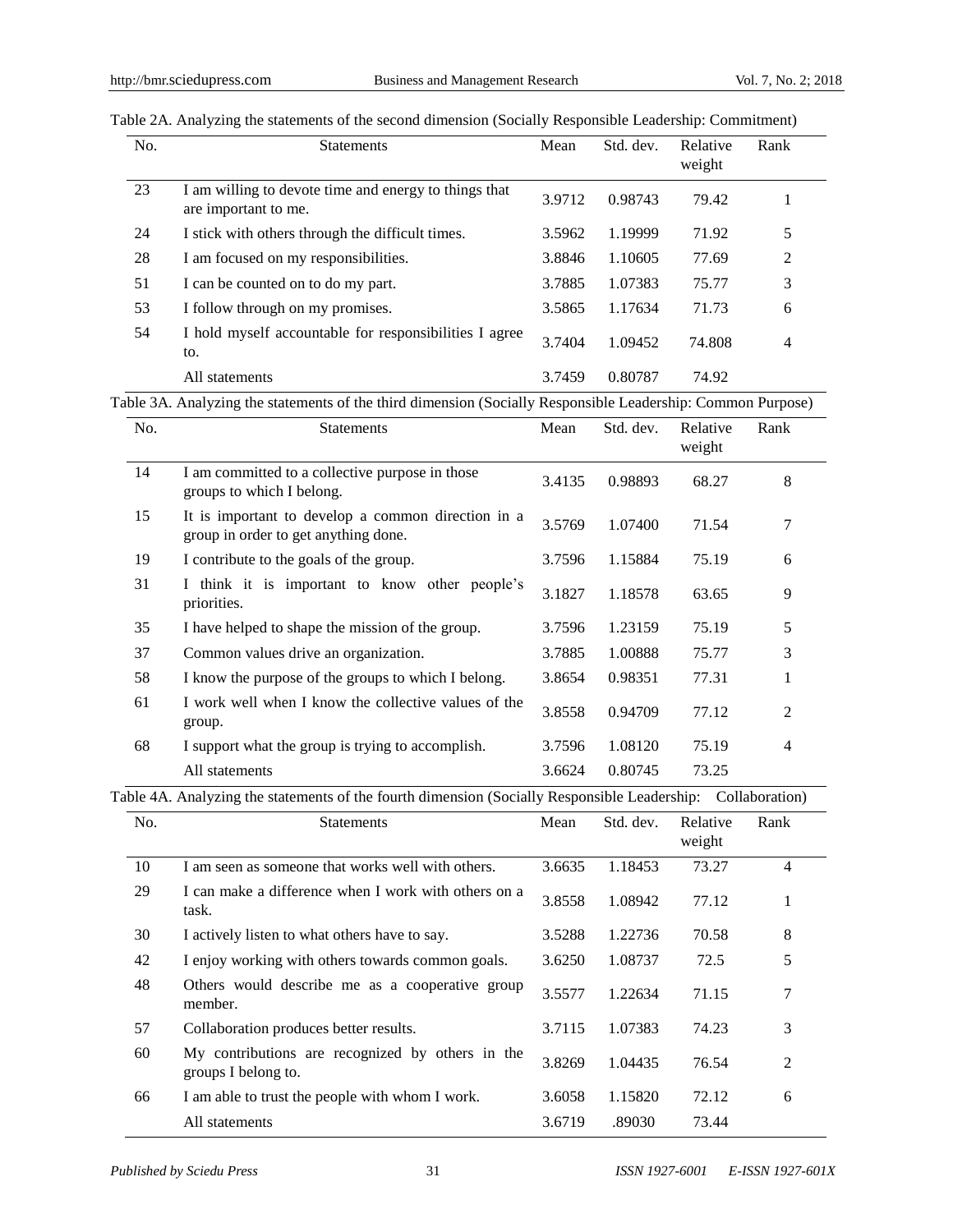| No. | <b>Statements</b>                                                                     | Mean   | Std. dev. | Relative<br>weight | Rank |
|-----|---------------------------------------------------------------------------------------|--------|-----------|--------------------|------|
| 1   | I am open to others' ideas.                                                           | 3.5192 | 1.15454   | 70.38              | 3    |
| 2   | Creativity can come from conflict.                                                    | 2.9135 | 1.15563   | 58.27              | 9    |
| 3   | I value differences in others.                                                        | 3.2981 | 1.12829   | 65.96              | 4    |
| 5   | Hearing differences in opinions enriches my thinking.                                 | 3.5769 | 1.15212   | 71.54              | 2    |
| 7   | I struggle when group members have ideas that are<br>different from mine.             | 2.7308 | 1.22163   | 54.62              | 11   |
| 11  | Greater harmony can come out of disagreements.                                        | 2.7981 | 1.08907   | 55.96              | 10   |
| 16  | I respect opinions other than my own.                                                 | 3.0962 | 1.19999   | 61.92              | 6    |
| 21  | I am uncomfortable when someone disagrees with me.                                    | 3.1538 | 1.34609   | 63.08              | 5    |
| 25  | When there is a conflict between two people, one will<br>win and the other will lose. | 3.0481 | 1.20690   | 60.96              | 7    |
| 49  | I am comfortable with conflicts.                                                      | 2.9231 | 1.22528   | 58.46              | 8    |
| 62  | I share my ideas with others.                                                         | 3.7308 | 1.13129   | 74.62              | 1    |
|     | All statements                                                                        | 3.1626 | 0.48364   | 63.25              |      |

Table 5A. Analyzing the statements of the fifth dimension (Socially Responsible Leadership: Controversy with Civility)

Table 6A. Analyzing the statements of the sixth dimension (Socially Responsible Leadership: Citizenship)

| No. | <b>Statements</b>                                                     | Mean   | Std. dev. | Relative<br>weight | Rank |
|-----|-----------------------------------------------------------------------|--------|-----------|--------------------|------|
| 33  | I believe I have responsibilities to my community.                    | 3.6731 | 1.05356   | 73.46              | 2    |
| 38  | I give time to make a difference for someone else.                    | 3.4038 | 1.21599   | 68.08              | 8    |
| 40  | I work with others to make my communities better<br>places.           | 3.4808 | 1.21170   | 69.62              | 6    |
| 44  | I have the power to make a difference in my<br>community.             | 3.7115 | 1.14354   | 74.23              | 1    |
| 46  | I am willing to act for the rights of others.                         | 3.4808 | 1.26629   | 69.62              | 7    |
| 47  | I participate in activities that contribute to the common<br>good.    | 3.5769 | 1.16048   | 71.54              | 4    |
| 55  | I believe I have a civic responsibility to the greater<br>public.     | 3.5288 | 1.09418   | 70.58              | 5    |
| 67  | I value opportunities that allow me to contribute to my<br>community. | 3.5769 | 1.10066   | 71.54              | 3    |
|     | All statements                                                        | 3.5541 | 0.96383   | 71.08              |      |